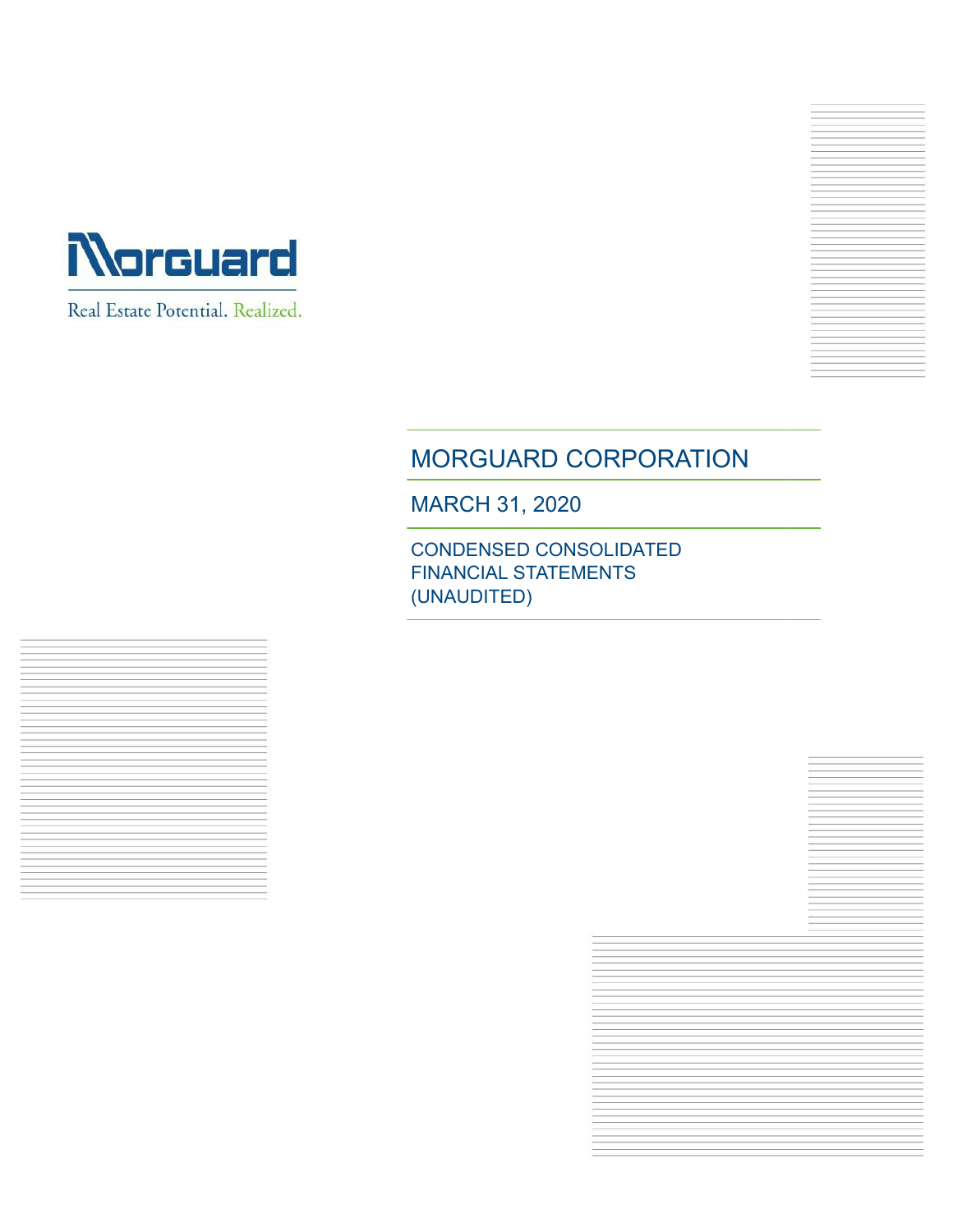# BALANCE SHEETS

In thousands of Canadian dollars

| <b>ASSETS</b><br><b>Non-current assets</b><br>\$10,201,283<br>Real estate properties<br>4<br>\$10,359,710<br>5<br>Hotel properties<br>599,622<br>Equity-accounted and other fund investments<br>6<br>258,306<br>Other assets<br>7<br>329,132<br>401,501<br>11,546,770<br><b>Current assets</b><br>81,351<br>Amounts receivable<br>80,588<br>32,963<br>Prepaid expenses and other<br>Cash<br>197,801<br>312,115<br>\$11,858,885<br><b>LIABILITIES AND EQUITY</b><br><b>Non-current liabilities</b><br>\$3,781,668<br>Mortgages payable<br>8<br>\$3,878,684<br>9<br>Unsecured debentures<br>846,947<br>Convertible debentures<br>10<br>191,046<br>12<br>Lease liabilities<br>164,904<br>164,441<br>11<br>Morguard Residential REIT Units<br>374,114<br>Deferred income tax liabilities<br>720,962<br>6,176,657<br><b>Current liabilities</b><br>Mortgages payable<br>8<br>548,343<br>583,611<br>Unsecured debentures<br>9<br>199,840<br>199,778<br>20<br>33,679<br>Loans payable<br>24,540<br>13<br>280,111<br>242,673<br>Accounts payable and accrued liabilities<br><b>Bank indebtedness</b><br>14<br>252,706<br>101,100<br>1,305,540<br>1,160,841 | As at                    | <b>Note</b> | <b>March 31, 2020</b> | December 31, 2019 |
|----------------------------------------------------------------------------------------------------------------------------------------------------------------------------------------------------------------------------------------------------------------------------------------------------------------------------------------------------------------------------------------------------------------------------------------------------------------------------------------------------------------------------------------------------------------------------------------------------------------------------------------------------------------------------------------------------------------------------------------------------------------------------------------------------------------------------------------------------------------------------------------------------------------------------------------------------------------------------------------------------------------------------------------------------------------------------------------------------------------------------------------------------|--------------------------|-------------|-----------------------|-------------------|
|                                                                                                                                                                                                                                                                                                                                                                                                                                                                                                                                                                                                                                                                                                                                                                                                                                                                                                                                                                                                                                                                                                                                                    |                          |             |                       |                   |
|                                                                                                                                                                                                                                                                                                                                                                                                                                                                                                                                                                                                                                                                                                                                                                                                                                                                                                                                                                                                                                                                                                                                                    |                          |             |                       |                   |
|                                                                                                                                                                                                                                                                                                                                                                                                                                                                                                                                                                                                                                                                                                                                                                                                                                                                                                                                                                                                                                                                                                                                                    |                          |             |                       |                   |
|                                                                                                                                                                                                                                                                                                                                                                                                                                                                                                                                                                                                                                                                                                                                                                                                                                                                                                                                                                                                                                                                                                                                                    |                          |             |                       | 628,783           |
|                                                                                                                                                                                                                                                                                                                                                                                                                                                                                                                                                                                                                                                                                                                                                                                                                                                                                                                                                                                                                                                                                                                                                    |                          |             |                       | 248,665           |
|                                                                                                                                                                                                                                                                                                                                                                                                                                                                                                                                                                                                                                                                                                                                                                                                                                                                                                                                                                                                                                                                                                                                                    |                          |             |                       |                   |
|                                                                                                                                                                                                                                                                                                                                                                                                                                                                                                                                                                                                                                                                                                                                                                                                                                                                                                                                                                                                                                                                                                                                                    |                          |             |                       | 11,480,232        |
|                                                                                                                                                                                                                                                                                                                                                                                                                                                                                                                                                                                                                                                                                                                                                                                                                                                                                                                                                                                                                                                                                                                                                    |                          |             |                       |                   |
|                                                                                                                                                                                                                                                                                                                                                                                                                                                                                                                                                                                                                                                                                                                                                                                                                                                                                                                                                                                                                                                                                                                                                    |                          |             |                       |                   |
|                                                                                                                                                                                                                                                                                                                                                                                                                                                                                                                                                                                                                                                                                                                                                                                                                                                                                                                                                                                                                                                                                                                                                    |                          |             |                       | 19,096            |
|                                                                                                                                                                                                                                                                                                                                                                                                                                                                                                                                                                                                                                                                                                                                                                                                                                                                                                                                                                                                                                                                                                                                                    |                          |             |                       | 123,168           |
|                                                                                                                                                                                                                                                                                                                                                                                                                                                                                                                                                                                                                                                                                                                                                                                                                                                                                                                                                                                                                                                                                                                                                    |                          |             |                       | 222,852           |
|                                                                                                                                                                                                                                                                                                                                                                                                                                                                                                                                                                                                                                                                                                                                                                                                                                                                                                                                                                                                                                                                                                                                                    |                          |             |                       | \$11,703,084      |
|                                                                                                                                                                                                                                                                                                                                                                                                                                                                                                                                                                                                                                                                                                                                                                                                                                                                                                                                                                                                                                                                                                                                                    |                          |             |                       |                   |
|                                                                                                                                                                                                                                                                                                                                                                                                                                                                                                                                                                                                                                                                                                                                                                                                                                                                                                                                                                                                                                                                                                                                                    |                          |             |                       |                   |
|                                                                                                                                                                                                                                                                                                                                                                                                                                                                                                                                                                                                                                                                                                                                                                                                                                                                                                                                                                                                                                                                                                                                                    |                          |             |                       |                   |
|                                                                                                                                                                                                                                                                                                                                                                                                                                                                                                                                                                                                                                                                                                                                                                                                                                                                                                                                                                                                                                                                                                                                                    |                          |             |                       | 846,666           |
|                                                                                                                                                                                                                                                                                                                                                                                                                                                                                                                                                                                                                                                                                                                                                                                                                                                                                                                                                                                                                                                                                                                                                    |                          |             |                       | 193,503           |
|                                                                                                                                                                                                                                                                                                                                                                                                                                                                                                                                                                                                                                                                                                                                                                                                                                                                                                                                                                                                                                                                                                                                                    |                          |             |                       |                   |
|                                                                                                                                                                                                                                                                                                                                                                                                                                                                                                                                                                                                                                                                                                                                                                                                                                                                                                                                                                                                                                                                                                                                                    |                          |             |                       | 516,462           |
|                                                                                                                                                                                                                                                                                                                                                                                                                                                                                                                                                                                                                                                                                                                                                                                                                                                                                                                                                                                                                                                                                                                                                    |                          |             |                       | 733,786           |
|                                                                                                                                                                                                                                                                                                                                                                                                                                                                                                                                                                                                                                                                                                                                                                                                                                                                                                                                                                                                                                                                                                                                                    |                          |             |                       | 6,236,526         |
|                                                                                                                                                                                                                                                                                                                                                                                                                                                                                                                                                                                                                                                                                                                                                                                                                                                                                                                                                                                                                                                                                                                                                    |                          |             |                       |                   |
|                                                                                                                                                                                                                                                                                                                                                                                                                                                                                                                                                                                                                                                                                                                                                                                                                                                                                                                                                                                                                                                                                                                                                    |                          |             |                       |                   |
|                                                                                                                                                                                                                                                                                                                                                                                                                                                                                                                                                                                                                                                                                                                                                                                                                                                                                                                                                                                                                                                                                                                                                    |                          |             |                       |                   |
|                                                                                                                                                                                                                                                                                                                                                                                                                                                                                                                                                                                                                                                                                                                                                                                                                                                                                                                                                                                                                                                                                                                                                    |                          |             |                       |                   |
|                                                                                                                                                                                                                                                                                                                                                                                                                                                                                                                                                                                                                                                                                                                                                                                                                                                                                                                                                                                                                                                                                                                                                    |                          |             |                       |                   |
|                                                                                                                                                                                                                                                                                                                                                                                                                                                                                                                                                                                                                                                                                                                                                                                                                                                                                                                                                                                                                                                                                                                                                    |                          |             |                       |                   |
|                                                                                                                                                                                                                                                                                                                                                                                                                                                                                                                                                                                                                                                                                                                                                                                                                                                                                                                                                                                                                                                                                                                                                    |                          |             |                       |                   |
|                                                                                                                                                                                                                                                                                                                                                                                                                                                                                                                                                                                                                                                                                                                                                                                                                                                                                                                                                                                                                                                                                                                                                    | <b>Total liabilities</b> |             | 7,482,197             | 7,397,367         |
| <b>EQUITY</b>                                                                                                                                                                                                                                                                                                                                                                                                                                                                                                                                                                                                                                                                                                                                                                                                                                                                                                                                                                                                                                                                                                                                      |                          |             |                       |                   |
| Shareholders' equity<br>3,681,942<br>3,548,906                                                                                                                                                                                                                                                                                                                                                                                                                                                                                                                                                                                                                                                                                                                                                                                                                                                                                                                                                                                                                                                                                                     |                          |             |                       |                   |
| Non-controlling interest<br>694,746<br>756,811                                                                                                                                                                                                                                                                                                                                                                                                                                                                                                                                                                                                                                                                                                                                                                                                                                                                                                                                                                                                                                                                                                     |                          |             |                       |                   |
| <b>Total equity</b><br>4,376,688                                                                                                                                                                                                                                                                                                                                                                                                                                                                                                                                                                                                                                                                                                                                                                                                                                                                                                                                                                                                                                                                                                                   |                          |             |                       | 4,305,717         |
| \$11,858,885                                                                                                                                                                                                                                                                                                                                                                                                                                                                                                                                                                                                                                                                                                                                                                                                                                                                                                                                                                                                                                                                                                                                       |                          |             |                       | \$11,703,084      |

#### **Contingencies** 24

*See accompanying notes to the condensed consolidated financial statements.*

## **On behalf of the Board:**

*(Signed) "K. Rai Sahi" (Signed) "Bruce K. Robertson"* 

K. Rai Sahi, Santi Sahi, Santi Sahi, Serbest Bruce K. Robertson, Sirector Santi Santi Santi Santi Santi Santi S Director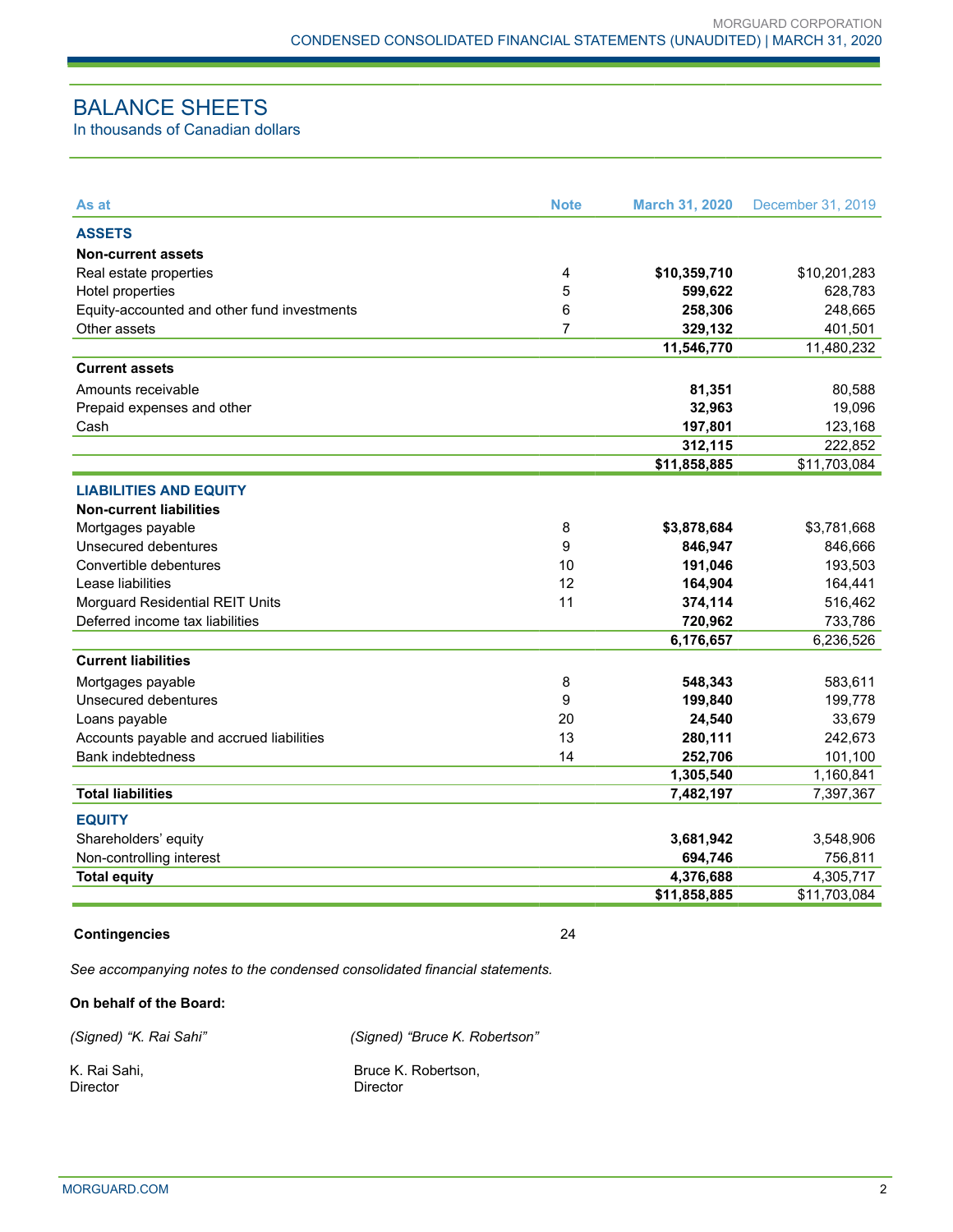# STATEMENTS OF INCOME (LOSS)

In thousands of Canadian dollars, except per common share amounts

| For the three months ended March 31          | <b>Note</b> | 2020                   | 2019           |
|----------------------------------------------|-------------|------------------------|----------------|
| Revenue from real estate properties          | 16          | \$228,266              | \$219,840      |
| Revenue from hotel properties                | 16          | 47,805                 | 53,627         |
| Property operating expenses                  |             |                        |                |
| Property operating costs                     |             | (48, 750)              | (45, 844)      |
| <b>Utilities</b>                             |             | (15, 241)              | (15, 763)      |
| <b>Realty taxes</b>                          |             | (66, 943)              | (62, 772)      |
| Hotel operating expenses                     |             | (42, 536)              | (44, 514)      |
| Net operating income                         |             | 102,601                | 104,574        |
| <b>OTHER REVENUE</b>                         |             |                        |                |
| Management and advisory fees                 | 16          | 12,197                 | 11,651         |
| Interest and other income                    |             | 4,042                  | 4,399          |
|                                              |             | 16,239                 | 16,050         |
|                                              |             |                        |                |
| <b>EXPENSES</b>                              |             |                        |                |
| Interest                                     | 17          | 61,362                 | 59,047         |
| Property management and corporate            | 15(c)       | 10,176                 | 27,532         |
| Amortization of hotel properties             | 5           | 7,143                  | 6,772          |
| Amortization of capital assets and other     |             | 1,981                  | 2,017          |
| Provision for impairment                     | 5           | 23,891                 |                |
|                                              |             | 104,553                | 95,368         |
| <b>OTHER INCOME (EXPENSE)</b>                |             |                        |                |
| Fair value gain (loss), net                  | 18          | (36, 822)              | 20,956         |
| Equity income (loss) from investments        | 6           | (2, 504)               | 1,446          |
| Other income (expense)                       | 19          | (2,958)                | 185            |
|                                              |             | (42, 284)              | 22,587         |
| Income (loss) before income taxes            |             | (27, 997)              | 47,843         |
|                                              |             |                        |                |
| Provision for (recovery of) income taxes     | 21          |                        |                |
| Current<br>Deferred                          |             | 6,868                  | 1,138          |
|                                              |             | (25, 995)              | 7,746<br>8,884 |
| Net income (loss) for the period             |             | (19, 127)<br>(\$8,870) | \$38,959       |
|                                              |             |                        |                |
| Net income (loss) attributable to:           |             |                        |                |
| Common shareholders                          |             | \$33,412               | \$33,486       |
| Non-controlling interest                     |             | (42, 282)              | 5,473          |
|                                              |             | (\$8,870)              | \$38,959       |
| Net income per common share attributable to: |             |                        |                |
| Common shareholders - basic and diluted      | 22          | \$2.97                 | \$2.97         |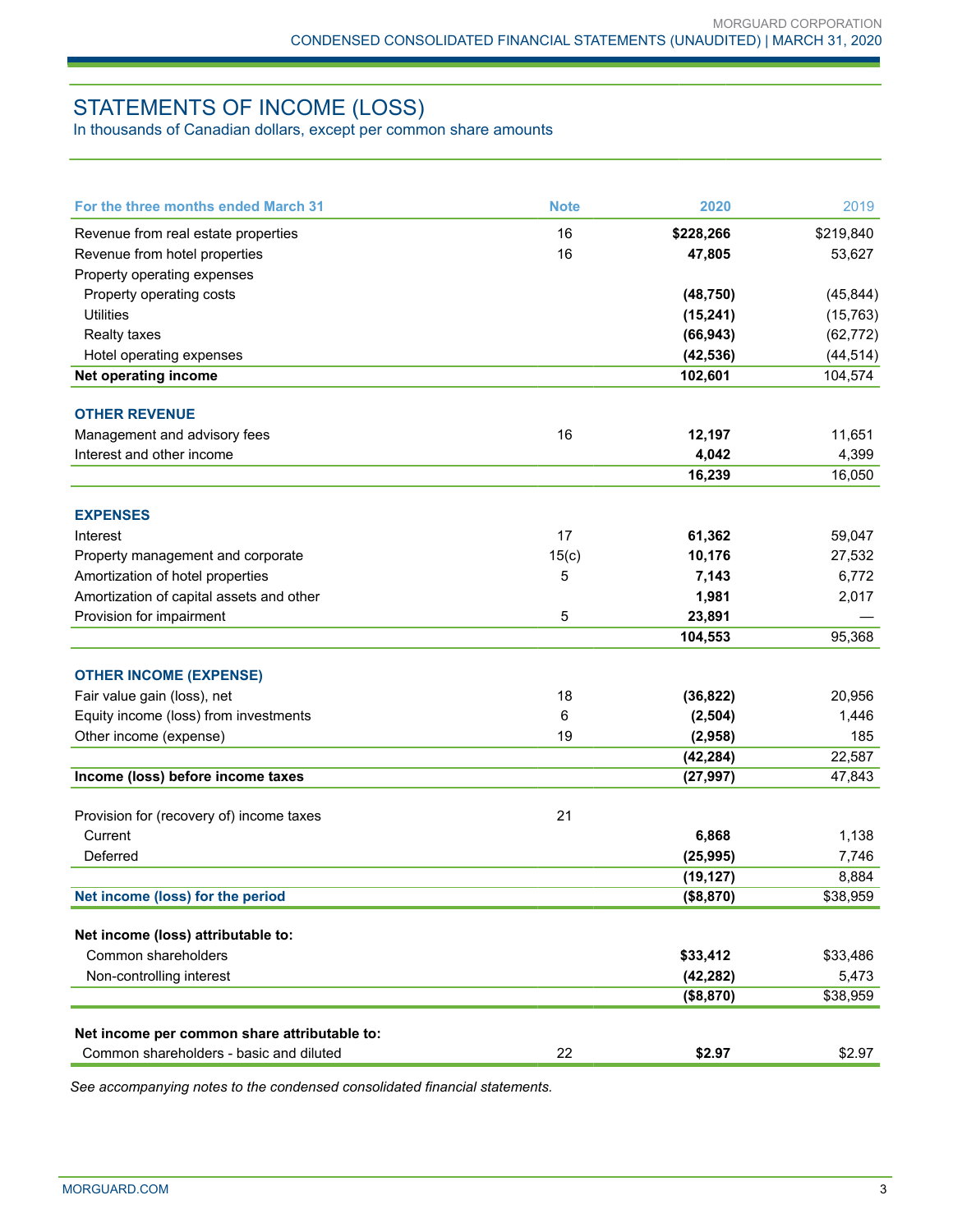# STATEMENTS OF COMPREHENSIVE INCOME

In thousands of Canadian dollars

| For the three months ended March 31                                    | 2020      | 2019      |
|------------------------------------------------------------------------|-----------|-----------|
| Net income (loss) for the period                                       | (\$8,870) | \$38,959  |
| <b>OTHER COMPREHENSIVE INCOME (LOSS)</b>                               |           |           |
| Items that may be reclassified subsequently to net income (loss):      |           |           |
| Unrealized foreign currency translation gain (loss)                    | 157,195   | (29, 472) |
| Deferred income tax recovery (provision)                               | (393)     | 92        |
|                                                                        | 156,802   | (29, 380) |
| Items that will not be reclassified subsequently to net income (loss): |           |           |
| Actuarial gain (loss) on defined benefit pension plans                 | (23, 985) | 10,676    |
| Deferred income tax recovery (provision)                               | 6,326     | (2,830)   |
|                                                                        | (17, 659) | 7,846     |
| Other comprehensive income (loss)                                      | 139,143   | (21, 534) |
| Total comprehensive income for the period                              | \$130,273 | \$17,425  |
| Total comprehensive income (loss) attributable to:                     |           |           |
| Common shareholders                                                    | \$164,684 | \$13,800  |
| Non-controlling interest                                               | (34, 411) | 3,625     |
|                                                                        | \$130,273 | \$17,425  |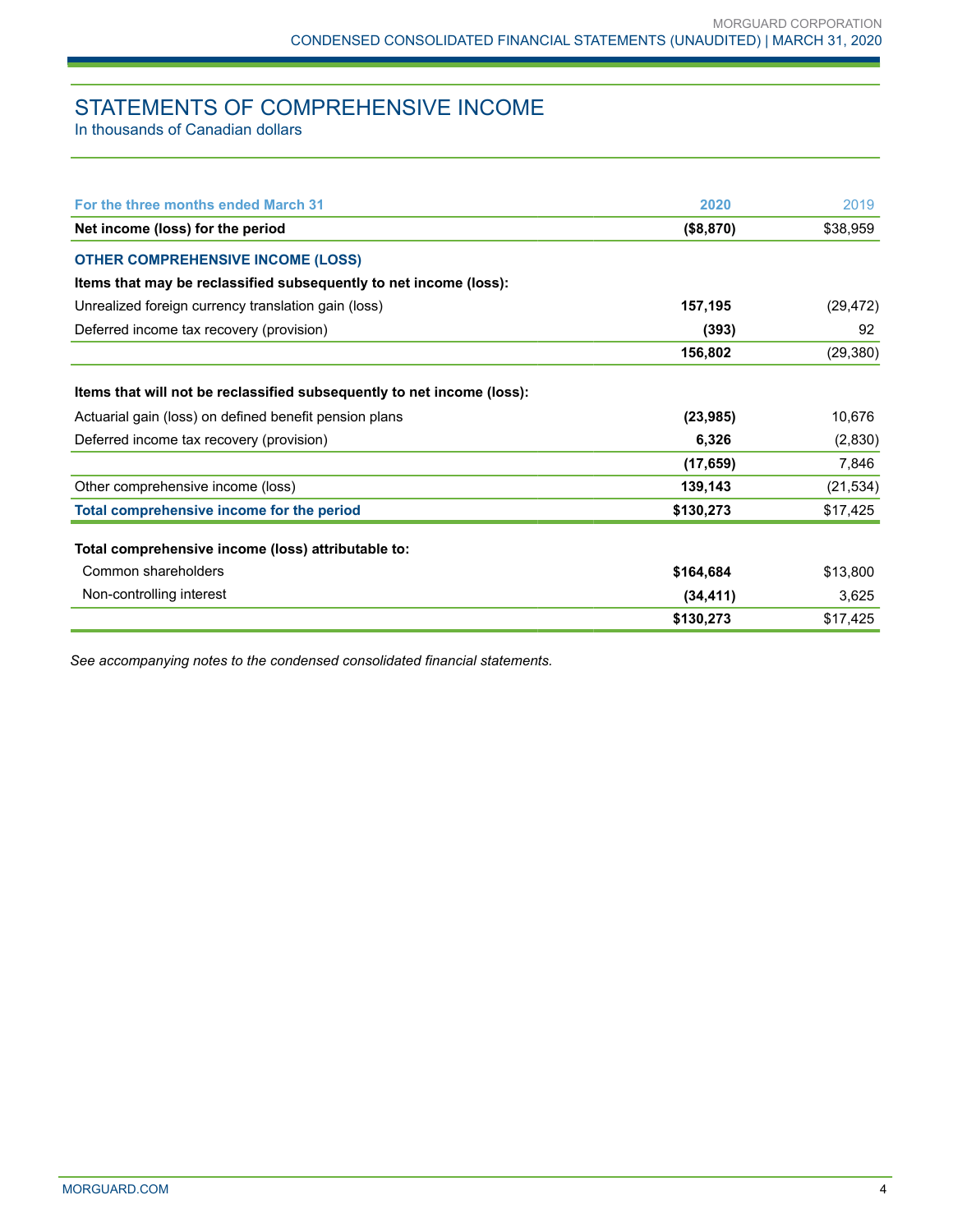# STATEMENTS OF CHANGES IN SHAREHOLDERS' EQUITY

In thousands of Canadian dollars

|                                                            | <b>Note</b> | <b>Retained</b><br><b>Earnings</b> | <b>Accumulated</b><br><b>Other</b><br><b>Comprehensive</b><br><b>Income</b> | Share<br><b>Capital</b> | Total<br>Shareholders'<br><b>Equity</b> | Non-<br>controlling<br><b>Interest</b> | <b>Total</b>          |
|------------------------------------------------------------|-------------|------------------------------------|-----------------------------------------------------------------------------|-------------------------|-----------------------------------------|----------------------------------------|-----------------------|
|                                                            |             |                                    |                                                                             |                         |                                         |                                        |                       |
| Shareholders' equity, January 1, 2019                      |             | \$3,055,576                        | \$273,354                                                                   | \$102,436               | \$3,431,366                             |                                        | \$797,432 \$4,228,798 |
| Changes during the period:                                 |             |                                    |                                                                             |                         |                                         |                                        |                       |
| Net income                                                 |             | 33,486                             |                                                                             |                         | 33,486                                  | 5,473                                  | 38,959                |
| Other comprehensive loss                                   |             |                                    | (19,686)                                                                    |                         | (19,686)                                | (1,848)                                | (21, 534)             |
| Dividends                                                  |             | (1,693)                            |                                                                             |                         | (1,693)                                 |                                        | (1,693)               |
| <b>Distributions</b>                                       |             |                                    |                                                                             |                         | $\overline{\phantom{0}}$                | (6, 975)                               | (6, 975)              |
| Issuance of common shares                                  |             |                                    |                                                                             | 25                      | 25                                      |                                        | 25                    |
| Repurchase of common shares                                |             | (1,251)                            |                                                                             | (63)                    | (1, 314)                                |                                        | (1, 314)              |
| Shareholders' equity, March 31, 2019                       |             | \$3,086,118                        | \$253,668                                                                   | \$102,398               | \$3,442,184                             | \$794,082                              | \$4,236,266           |
| Changes during the period:                                 |             |                                    |                                                                             |                         |                                         |                                        |                       |
| Net income (loss)                                          |             | 153,453                            |                                                                             |                         | 153,453                                 | (3,616)                                | 149,837               |
| Other comprehensive loss                                   |             |                                    | (45, 764)                                                                   |                         | (45, 764)                               | (2, 449)                               | (48, 213)             |
| <b>Dividends</b>                                           |             | (5,077)                            |                                                                             |                         | (5,077)                                 |                                        | (5,077)               |
| Distributions                                              |             |                                    |                                                                             |                         | $\overline{\phantom{0}}$                | (21, 054)                              | (21, 054)             |
| Issuance of common shares                                  |             |                                    |                                                                             | 65                      | 65                                      |                                        | 65                    |
| Repurchase of common shares                                |             | (742)                              |                                                                             | (37)                    | (779)                                   |                                        | (779)                 |
| Contribution from non-controlling interest                 |             |                                    |                                                                             |                         |                                         | 15,930                                 | 15,930                |
| Change in ownership of Morguard REIT                       |             | 6,418                              |                                                                             |                         | 6,418                                   | (13,034)                               | (6,616)               |
| Increase in subsidiary ownership interest                  |             |                                    |                                                                             |                         |                                         | (15, 497)                              | (15, 497)             |
| Change in ownership of Temple Hotels Inc.                  |             | (2, 498)                           |                                                                             |                         | (2, 498)                                | 2,449                                  | (49)                  |
| Tax impact of increase in subsidiary<br>ownership interest |             | 904                                |                                                                             |                         | 904                                     |                                        | 904                   |
| Shareholders' equity, December 31, 2019                    |             | \$3,238,576                        | \$207,904                                                                   | \$102,426               | \$3,548,906                             | \$756,811                              | \$4,305,717           |
| Changes during the period:                                 |             |                                    |                                                                             |                         |                                         |                                        |                       |
| Net income (loss)                                          |             | 33,412                             |                                                                             |                         | 33,412                                  | (42, 282)                              | (8, 870)              |
| Other comprehensive income                                 |             |                                    | 131,272                                                                     |                         | 131,272                                 | 7,871                                  | 139,143               |
| Dividends                                                  | 15(a)       | (1,689)                            |                                                                             |                         | (1,689)                                 |                                        | (1,689)               |
| <b>Distributions</b>                                       |             |                                    |                                                                             |                         |                                         | (6,740)                                | (6,740)               |
| Issuance of common shares                                  | 15(a)       |                                    |                                                                             | 21                      | 21                                      |                                        | 21                    |
| Repurchase of common shares                                | 15(a)       | (6, 433)                           |                                                                             | (323)                   | (6, 756)                                |                                        | (6, 756)              |
| Change in ownership of Temple Hotels Inc.                  | 15(b)       | (23, 235)                          |                                                                             |                         | (23, 235)                               | (20, 914)                              | (44, 149)             |
| Tax impact of increase in subsidiary<br>ownership interest |             | 11                                 |                                                                             |                         | 11                                      |                                        | 11                    |
| Shareholders' equity, March 31, 2020                       |             | \$3,240,642                        | \$339,176                                                                   | \$102,124               | \$3,681,942                             | \$694,746                              | \$4,376,688           |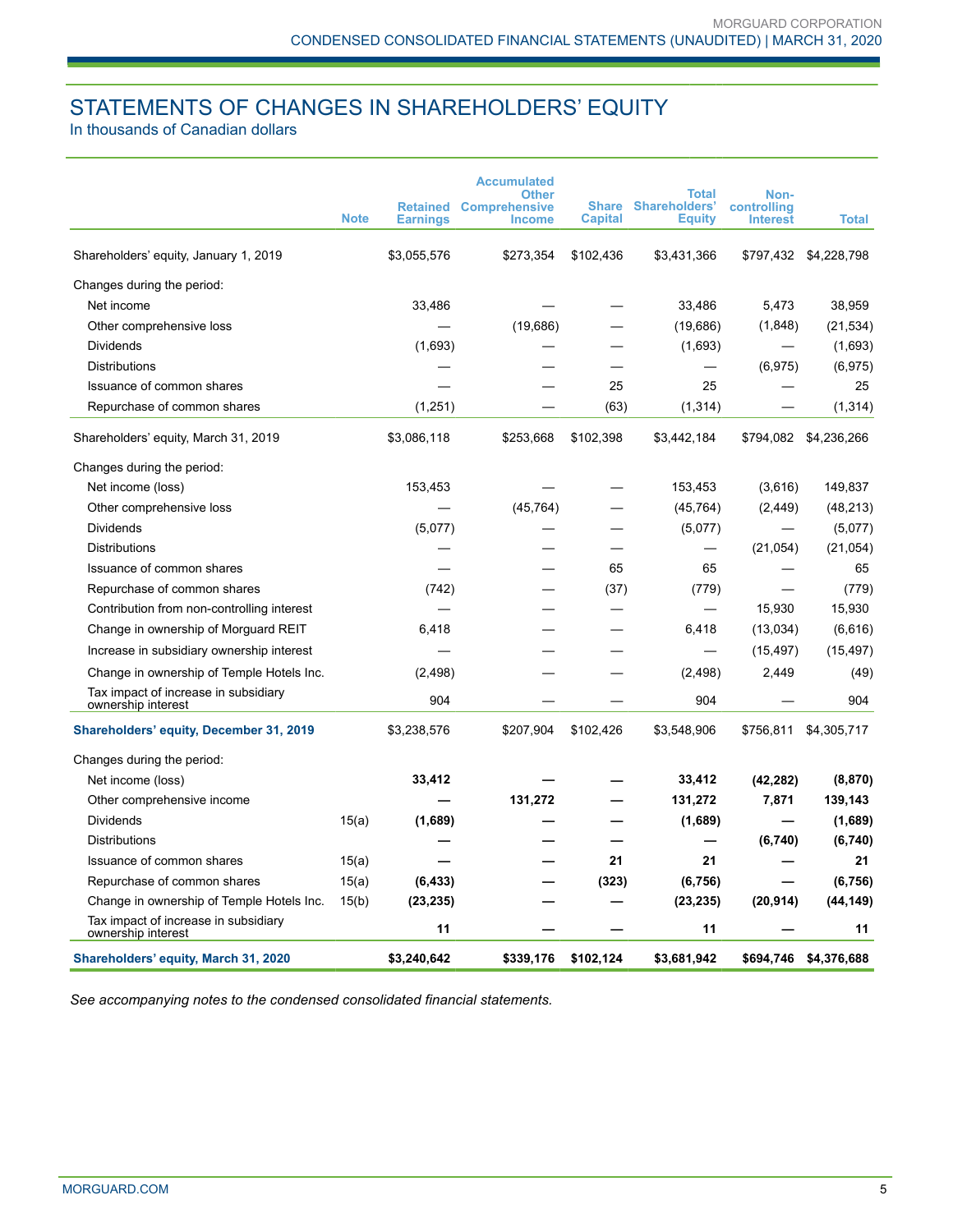# STATEMENTS OF CASH FLOWS

In thousands of Canadian dollars

| For the three months ended March 31                                                            | <b>Note</b> | 2020                 | 2019                  |
|------------------------------------------------------------------------------------------------|-------------|----------------------|-----------------------|
| <b>OPERATING ACTIVITIES</b>                                                                    |             |                      |                       |
| Net income (loss) for the period                                                               |             | (\$8,870)            | \$38,959              |
| Add items not affecting cash                                                                   | 23(a)       | 75,149               | 20,562                |
| Distributions from equity-accounted investments                                                | 6           | 10,750               | 859                   |
| Additions to tenant incentives and leasing commissions                                         | 4           | (1,438)              | (906)                 |
| Net change in operating assets and liabilities                                                 | 23(b)       | (15, 595)            | (22, 442)             |
| Cash provided by operating activities                                                          |             | 59,996               | 37,032                |
| <b>INVESTING ACTIVITIES</b>                                                                    |             |                      |                       |
| Additions to real estate properties and tenant improvements                                    | 4           | (16, 141)            | (11, 544)             |
| Additions to hotel properties                                                                  | 5           | (1, 873)             | (5,857)               |
| Additions to capital and intangible assets                                                     |             | (956)                | (139)                 |
| Proceeds from the sale of real estate properties, net                                          | 4           | 28,079               | 37,050                |
| Proceeds from the sale of hotel properties, net                                                |             |                      | 1,849                 |
| Investment in properties under development                                                     | 4           | (11, 271)            | (7, 272)              |
| Investment in equity-accounted and other fund investments, net                                 |             | (6, 192)             | (2, 240)              |
| Cash provided by (used) in investing activities                                                |             | (8, 354)             | 11,847                |
|                                                                                                |             |                      |                       |
| <b>FINANCING ACTIVITIES</b>                                                                    |             |                      |                       |
| Proceeds from new mortgages                                                                    |             | 100,000              | 11,253                |
| Financing costs on new mortgages                                                               |             | (420)                | (237)                 |
| Repayment of mortgages                                                                         |             |                      |                       |
| Repayments on maturity                                                                         |             | (20, 661)            | (16, 253)             |
| Repayments due to mortgage extinguishments                                                     |             | (111, 774)           | (18, 331)             |
| Principal instalment repayments                                                                |             | (28, 866)            | (27, 618)             |
| Principal payment of lease liabilities                                                         |             | (472)                | (490)                 |
| Proceeds from bank indebtedness                                                                |             | 243,210              | 49,482                |
| Repayment of bank indebtedness<br>Proceeds from issuance of unsecured debentures, net of costs | 9           | (91, 604)            | (219, 449)<br>223,575 |
| Proceeds from (repayment of) loans payable, net                                                |             |                      | (22, 781)             |
| Dividends paid                                                                                 |             | (13, 233)<br>(1,668) | (1,668)               |
| Distributions to non-controlling interest                                                      |             | (4, 560)             | (4,786)               |
| Common shares repurchased for cancellation                                                     | 15(a)       | (6, 756)             | (1, 314)              |
| Investment in Temple Hotels Inc.                                                               | 3, 15(b)    | (44, 149)            |                       |
| Decrease in restricted cash                                                                    |             | 887                  | 5,075                 |
| Cash provided by (used in) financing activities                                                |             | 19,934               | (23, 542)             |
| Net increase in cash during the period                                                         |             | 71,576               | 25,337                |
| Net effect of foreign currency translation on cash balance                                     |             | 3,057                | 3,219                 |
| Cash, beginning of period                                                                      |             | 123,168              | 110,401               |
| Cash, end of period                                                                            |             | \$197,801            | \$138,957             |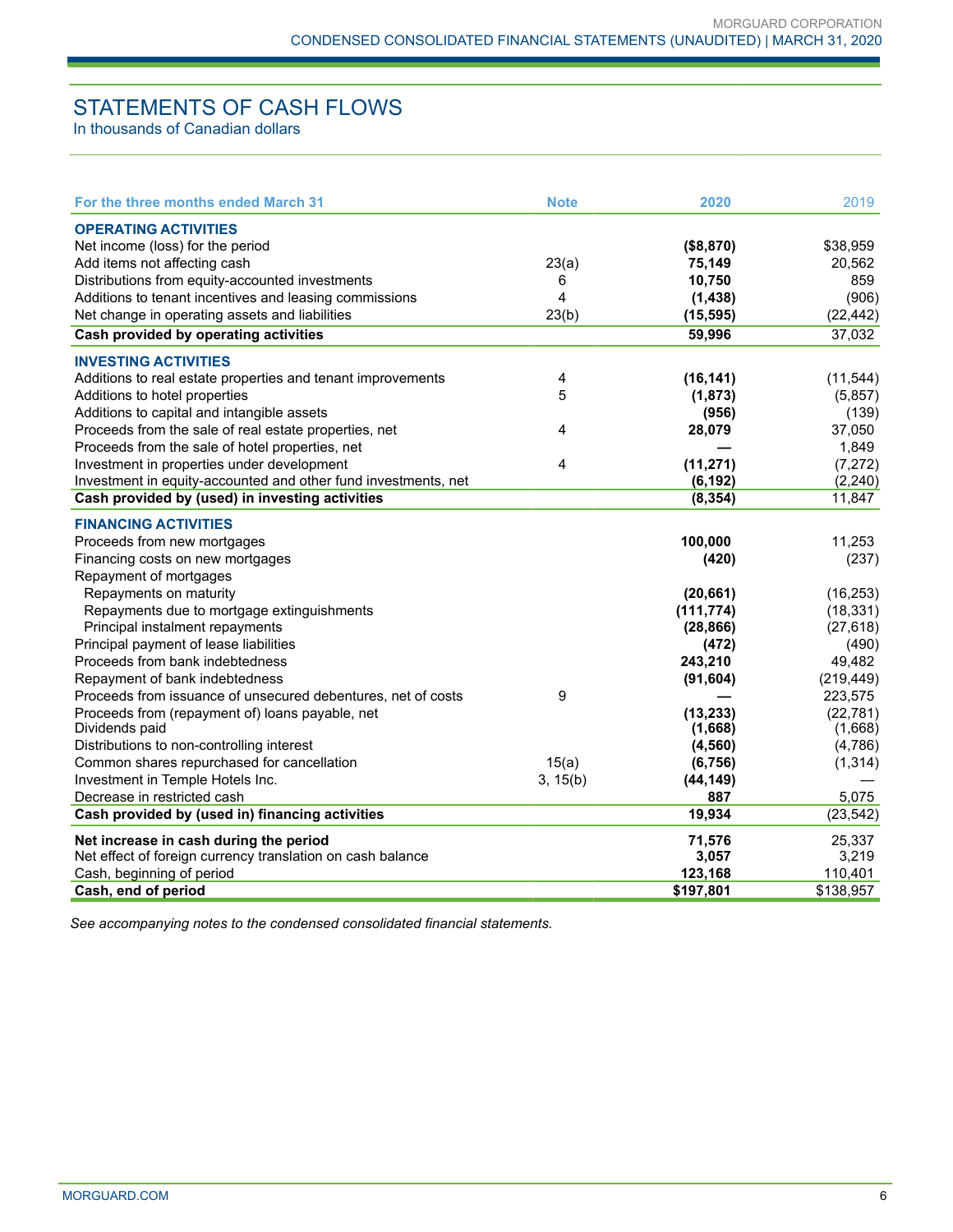# **NOTES**

For the three months ended March 31, 2020 and 2019 In thousands of Canadian dollars, except per common share and Unit amounts and unless otherwise noted

## NOTE 1

## **NATURE AND DESCRIPTION OF COMPANY**

Morguard Corporation (the "Company" or "Morguard") is a real estate investment and management corporation formed under the laws of Canada. Morguard's principal activities include property ownership, development and investment advisory services. Property ownership encompasses interests in multi-suite residential, commercial and hotel properties. The common shares of the Company trade on the Toronto Stock Exchange ("TSX") under the symbol "MRC." The Company owns a diverse portfolio of properties in Canada and the United States. The Company's head office is located at 55 City Centre Drive, Suite 1000, Mississauga, Ontario, L5B 1M3.

# NOTE 2

## **STATEMENT OF COMPLIANCE AND SIGNIFICANT ACCOUNTING POLICIES**

These condensed consolidated financial statements have been prepared in accordance with International Financial Reporting Standards ("IFRS") IAS 34, *Interim Financial Reporting*, as issued by the International Accounting Standards Board ("IASB") and thus do not contain all the disclosures applicable to the annual audited consolidated financial statements.

These condensed consolidated financial statements use the same accounting policies and methods of their application as the most recent annual audited consolidated financial statements and should be read in conjunction with the most recent annual audited consolidated financial statements.

The condensed consolidated financial statements were approved and authorized for issue by the Board of Directors on May 5, 2020.

The foreign exchange rates for the current and prior reporting periods are as follows:

|                                                         | 2020     | 2019     |
|---------------------------------------------------------|----------|----------|
| Canadian dollar to United States dollar exchange rates: |          |          |
| - As at March 31                                        | \$0.7049 | \$0.7483 |
| - As at December 31                                     |          | 0.7699   |
| - Average during the three months ended March 31        | 0.7435   | 0.7522   |
| United States dollar to Canadian dollar exchange rates: |          |          |
| - As at March 31                                        | 1.4187   | 1.3363   |
| - As at December 31                                     |          | 1.2988   |
| - Average during the three months ended March 31        | 1.3449   | 1.3295   |

## NOTE 3

## **SUBSIDIARIES WITH NON-CONTROLLING INTEREST**

**Morguard North American Residential Real Estate Investment Trust ("Morguard Residential REIT" or "MRG")** As at March 31, 2020, and December 31, 2019, the Company owned a 44.8% effective interest in Morguard Residential REIT through its ownership of 7,944,166 Units and 17,223,090 Class B LP Units. The Company continues to consolidate its investment in Morguard Residential REIT on the basis of *de facto* control in accordance with IFRS 10, *Consolidated Financial Statements* ("IFRS 10"). Refer to the Company's most recent annual audited consolidated financial statements for the factors that continue to support the conclusion that the Company has *de facto* control of Morguard Residential REIT.

During the three months ended March 31, 2020, Morguard Residential REIT recorded distributions of \$6,819, or \$0.1749 per Unit (2019 - \$5,727, or \$0.1698 per Unit), of which \$1,390 was paid to the Company (2019 - \$1,133) and \$5,429 was paid to the remaining Unitholders (2019 - \$4,594). In addition, during the three months ended March 31, 2020, Morguard Residential REIT paid distributions to the Company on the Class B LP Units of \$3,012 (2019 - \$2,924).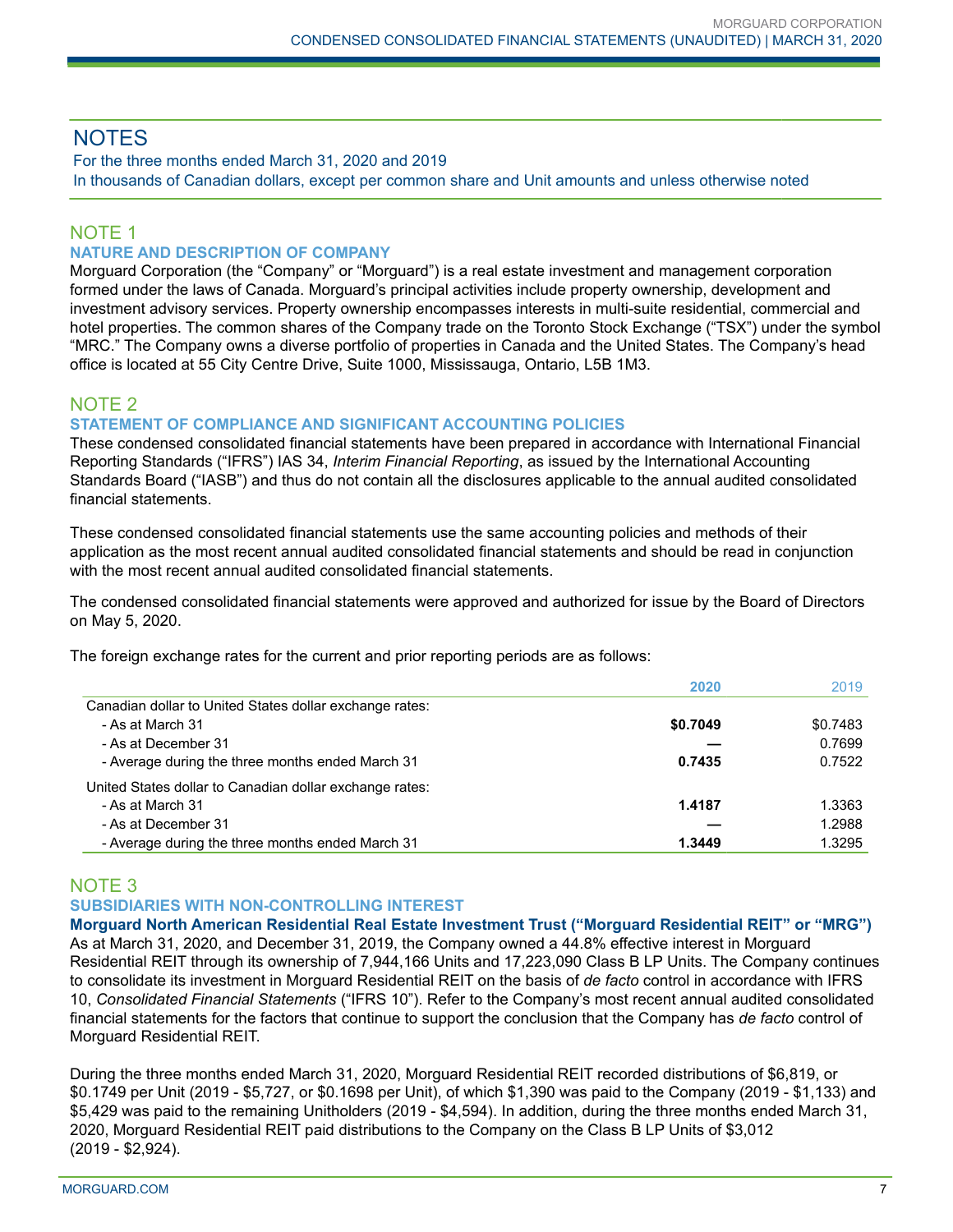#### **Morguard Real Estate Investment Trust ("Morguard REIT" or "MRT")**

As at March 31, 2020, and December 31, 2019, the Company owned 35,520,482 Units of Morguard REIT, which represents a 58.5% ownership interest.

During the three months ended March 31, 2020, Morguard REIT recorded distributions of \$14,578 or \$0.24 per Unit (2019 - \$14,567, or \$0.24 per Unit), of which \$8,525 was paid to the Company (2019 - \$8,390) and \$6,053 was paid to the remaining Unitholders (2019 - \$6,177).

#### **Temple Hotels Inc. ("Temple")**

As at March 31, 2020, the Company owned 75,161,767 common shares (December 31, 2019 - 54,492,911 common shares) of Temple, which represents a 100% (December 31, 2019 - 72.6%) ownership interest.

On December 19, 2019, the Company entered into a definitive agreement with Temple to acquire all of the outstanding common shares of Temple not currently owned by the Company. The transaction was effected by way of a court-approved plan of arrangement under the *Canada Business Corporations Act*. A meeting of Temple shareholders was held February 10, 2020, whereat Temple shareholders approved a special resolution approving the acquisition by the Company of all of the issued and outstanding common shares of Temple not already owned by the Company. The arrangement agreement was completed on February 18, 2020, and subsequently on February 19, 2020, Temple de-listed from the TSX.

The following summarizes the results of Morguard REIT, Morguard Residential REIT and Temple before any intercompany eliminations and the corresponding non-controlling interest in the equity of Morguard REIT, Morguard Residential REIT and Temple. The Units issued by Morguard Residential REIT that are not held by the Company are presented as equity on Morguard Residential REIT's balance sheet, but are classified as a liability on the Company's consolidated balance sheets (Note 11).

| As at                      | <b>March 31, 2020</b> |             |             |             |               |  |  | December 31, 2019 |
|----------------------------|-----------------------|-------------|-------------|-------------|---------------|--|--|-------------------|
|                            | <b>MRT</b>            | <b>MRG</b>  | <b>MRT</b>  | <b>MRG</b>  | <b>Temple</b> |  |  |                   |
| Non-current assets         | \$2,805,002           | \$3,154,557 | \$2,914,709 | \$2,979,179 | \$443,789     |  |  |                   |
| Current assets             | 30,786                | 43,050      | 21.127      | 54,248      | 20,681        |  |  |                   |
| <b>Total assets</b>        | \$2,835,788           | \$3,197,607 | \$2,935,836 | \$3,033,427 | \$464,470     |  |  |                   |
| Non-current liabilities    | \$1,020,213           | \$1,720,369 | \$1,093,403 | \$1,729,489 | \$128,844     |  |  |                   |
| <b>Current liabilities</b> | 407,063               | 89,073      | 318,289     | 78,145      | 255,036       |  |  |                   |
| <b>Total liabilities</b>   | \$1,427,276           | \$1,809,442 | \$1,411,692 | \$1,807,634 | \$383,880     |  |  |                   |
| <b>Equity</b>              | \$1,408,512           | \$1,388,165 | \$1,524,144 | \$1,225,793 | \$80,590      |  |  |                   |
| Non-controlling interest   | \$586,882             | \$766,559   | \$634,841   | \$676,895   | \$22,056      |  |  |                   |

The following summarizes the results of the operations and cash flows for the following periods as presented in Morguard REIT's, Morguard Residential REIT's and Temple's financial statements before any intercompany eliminations and the corresponding non-controlling interest in their net income (loss):

| For the three months ended March 31                   |              | 2020       |            |            | 2019          |
|-------------------------------------------------------|--------------|------------|------------|------------|---------------|
|                                                       | <b>MRT</b>   | <b>MRG</b> | <b>MRT</b> | <b>MRG</b> | <b>Temple</b> |
| Revenue                                               | \$66,373     | \$62,297   | \$70,454   | \$62,258   | \$34,531      |
| Expenses                                              | (46, 398)    | (63, 432)  | (46, 228)  | (65, 697)  | (41, 317)     |
| Fair value gain (loss) on real estate properties, net | (121, 117)   | 10.457     | (5,680)    | 27,833     |               |
| Fair value gain (loss) on Class B LP Units            |              | 87,838     |            | (20, 668)  |               |
| Net income (loss) for the period                      | (\$101, 142) | \$97,160   | \$18,546   | \$3,726    | (\$6,786)     |
| Non-controlling interest                              | (\$41,994)   | \$53,653   | \$7,864    | \$1,978    | (\$2,802)     |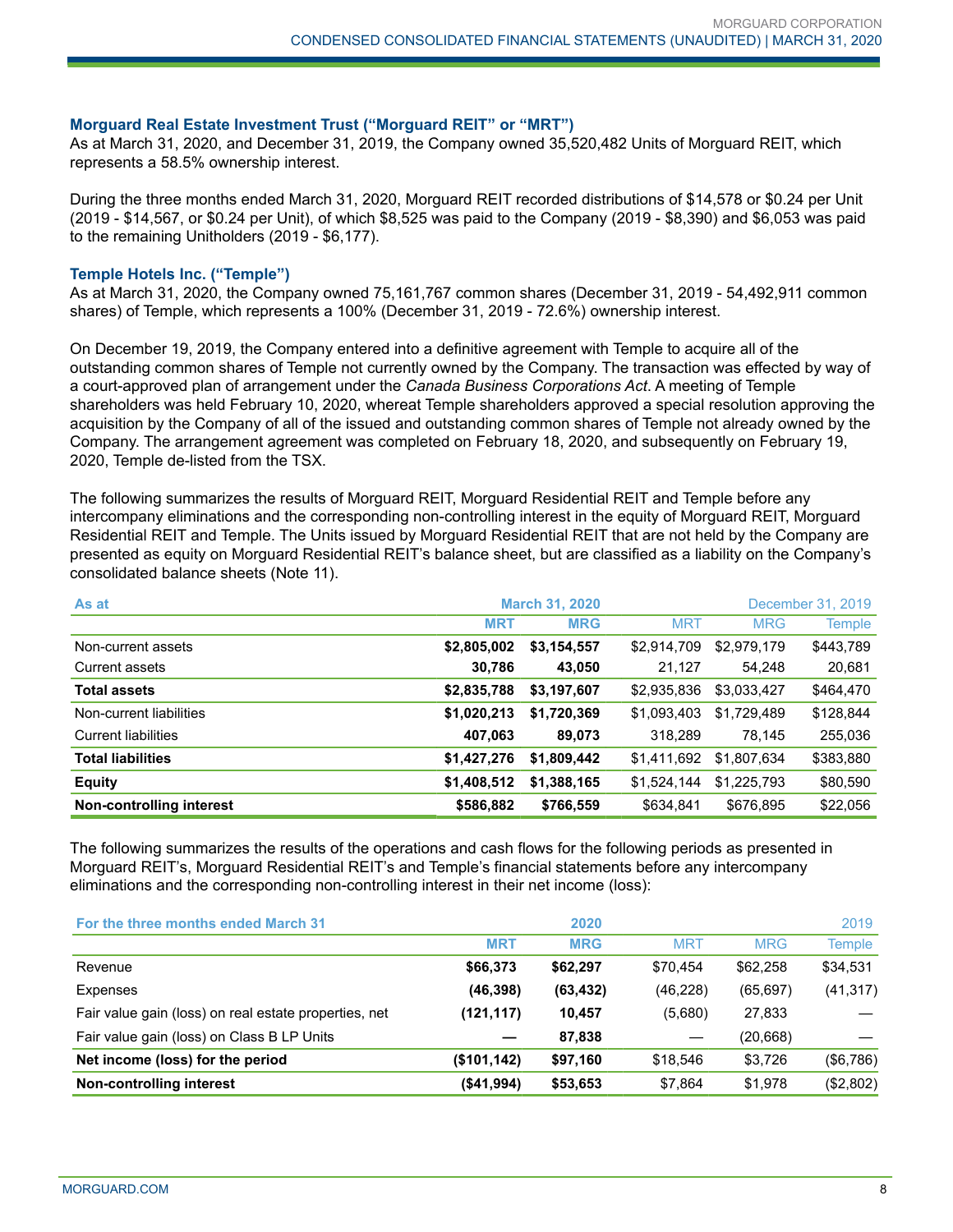| Net increase in cash during the period          | \$1.380    | \$3,131    | \$116      | \$5,807    | \$3,237   |
|-------------------------------------------------|------------|------------|------------|------------|-----------|
| Cash provided by (used in) financing activities | (7, 420)   | 5,921      | (5, 177)   | (34, 361)  | 3,833     |
| Cash provided by (used in) investing activities | (12,018)   | (7, 792)   | (8,071)    | 31.764     | 1.119     |
| Cash provided by (used in) operating activities | \$20,818   | \$5,002    | \$13.364   | \$8.404    | (\$1,715) |
|                                                 | <b>MRT</b> | <b>MRG</b> | <b>MRT</b> | <b>MRG</b> | Temple    |
| For the three months ended March 31             |            | 2020       |            |            | 2019      |

## NOTE 4 **REAL ESTATE PROPERTIES**

Real estate properties consist of the following:

| As at                        |              | <b>March 31, 2020</b> December 31, 2019 |
|------------------------------|--------------|-----------------------------------------|
| Income producing properties  | \$10,216,042 | \$10.074.175                            |
| Properties under development | 56.560       | 43.650                                  |
| Land held for development    | 87.108       | 83.458                                  |
|                              | \$10,359,710 | \$10,201,283                            |

Reconciliation of the carrying amounts for real estate properties at the beginning and end of the current period and prior financial year are set out below:

|                                                            | <b>Income</b><br><b>Producing</b><br><b>Properties</b> | <b>Properties</b><br><b>Under</b><br><b>Development</b> | Land<br><b>Held for</b><br><b>Development</b> | Total        |
|------------------------------------------------------------|--------------------------------------------------------|---------------------------------------------------------|-----------------------------------------------|--------------|
| Balance as at December 31, 2019                            | \$10,074,175                                           | \$43,650                                                | \$83,458                                      | \$10,201,283 |
| Additions:                                                 |                                                        |                                                         |                                               |              |
| Capital expenditures                                       | 11,588                                                 |                                                         |                                               | 11,588       |
| Development expenditures                                   |                                                        | 11,202                                                  | 69                                            | 11,271       |
| Tenant improvements, incentives and leasing<br>commissions | 5,991                                                  |                                                         |                                               | 5,991        |
| Transfers                                                  | 484                                                    | (484)                                                   |                                               |              |
| <b>Dispositions</b>                                        | (38, 577)                                              |                                                         |                                               | (38, 577)    |
| Fair value gain (loss), net                                | (124, 684)                                             |                                                         | 2,081                                         | (122, 603)   |
| Foreign currency translation                               | 282,800                                                | 2,192                                                   | 1,500                                         | 286,492      |
| Other                                                      | 4,265                                                  |                                                         |                                               | 4,265        |
| Balance as at March 31, 2020                               | \$10,216,042                                           | \$56,560                                                | \$87,108                                      | \$10,359,710 |

# **Transactions completed during the three months ended March 31, 2020**

## **Dispositions**

On March 25, 2020, the Company sold its 50% interest in an industrial property, comprising 284,000 square feet located in Puslinch, Ontario, for gross proceeds of \$38,577, including closing costs, and the purchaser assumed the mortgage secured by the property in the amount of \$10,498. In addition, the Company's equity-accounted investment in MIL Industrial Fund II LP sold its interest in the property (Note 6(a)).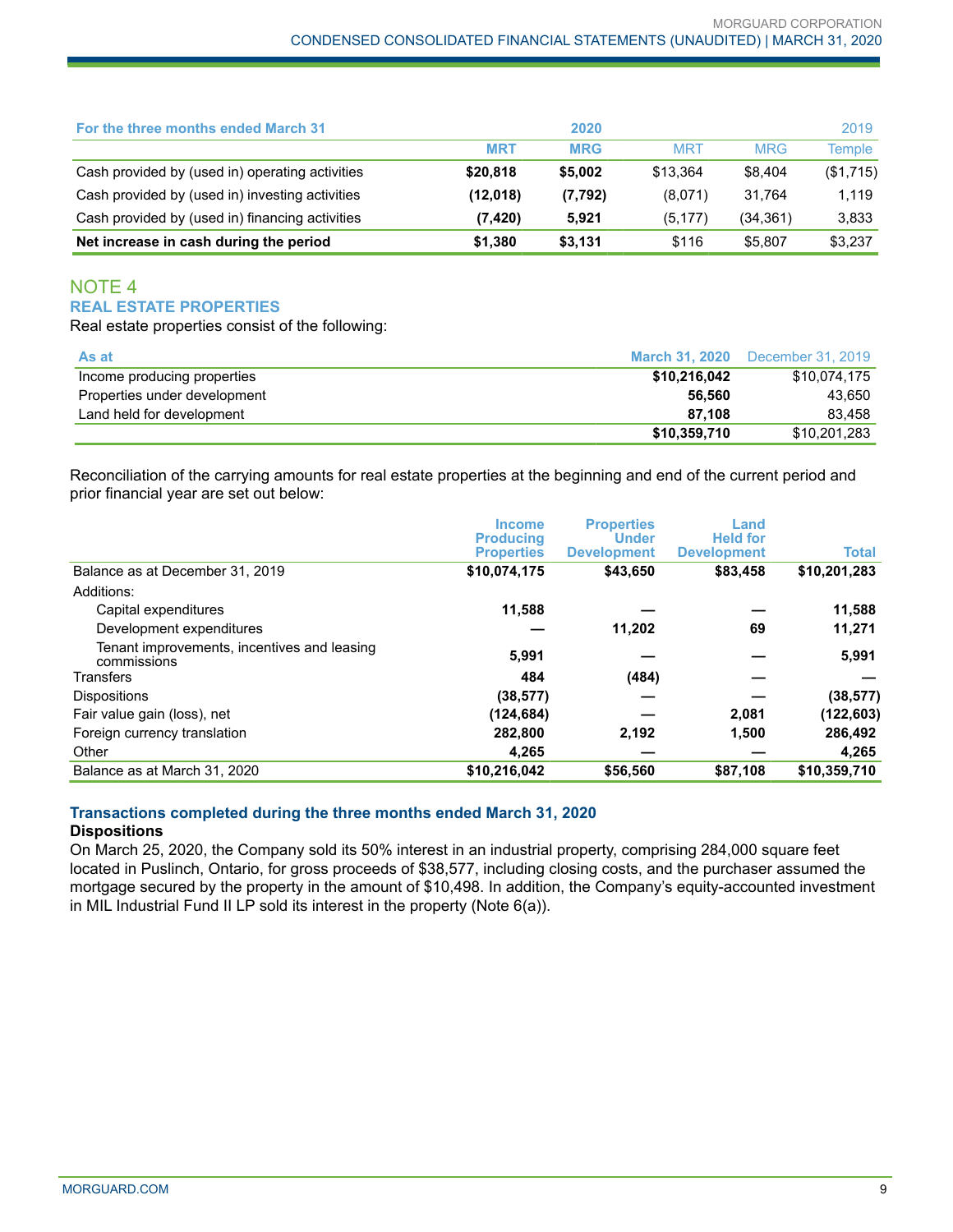Reconciliation of the carrying amounts for real estate properties for the year ended December 31, 2019, is set out below:

|                                                            | Income                         | <b>Properties</b>           | Land                    |              |
|------------------------------------------------------------|--------------------------------|-----------------------------|-------------------------|--------------|
|                                                            | Producing<br><b>Properties</b> | Under<br><b>Development</b> | Held for<br>Development | Total        |
| Balance as at December 31, 2018                            | \$9,511,302                    | \$56,717                    | \$77,577                | \$9,645,596  |
| Additions:                                                 |                                |                             |                         |              |
| Acquisitions                                               | 320,061                        |                             |                         | 320,061      |
| Capital expenditures                                       | 60,555                         |                             |                         | 60,555       |
| Development expenditures                                   |                                | 49,891                      | 154                     | 50,045       |
| Tenant improvements, incentives and leasing<br>commissions | 18,207                         |                             |                         | 18,207       |
| Transfers                                                  | 61,948                         | (61, 948)                   |                         |              |
| Transfer from equity-accounted investment (Note 6(a))      | 172,597                        |                             |                         | 172,597      |
| <b>Dispositions</b>                                        | (89, 342)                      |                             | (494)                   | (89, 836)    |
| Adoption of IFRS 16                                        | 153,610                        |                             |                         | 153,610      |
| Fair value gain (loss), net                                | 19,643                         | (61)                        | 7,067                   | 26,649       |
| Foreign currency translation                               | (144,267)                      | (949)                       | (846)                   | (146, 062)   |
| Other                                                      | (10, 139)                      |                             |                         | (10, 139)    |
| Balance as at December 31, 2019                            | \$10,074,175                   | \$43,650                    | \$83,458                | \$10,201,283 |

# **Transactions completed during the year ended December 31, 2019**

#### **Acquisitions**

The following table presents a summary of the Company's acquisitions and their purchase price, including transaction costs.

| <b>Date of Acquisition</b>  | <b>Ownership</b> | <b>Asset Type</b> | <b>Location</b> | <b>Apartment</b><br><b>Suites</b> | <b>Commercial</b><br><b>Square Feet</b> | <b>Purchase</b><br><b>Price</b> |
|-----------------------------|------------------|-------------------|-----------------|-----------------------------------|-----------------------------------------|---------------------------------|
| May 22, 2019 <sup>(1)</sup> | 8.3%             | Residential       | Mississauga, ON | 80                                |                                         | $s-$                            |
| July 24, 2019               | 100%             | Office            | Ottawa, ON      |                                   | 157.000                                 | 53.130                          |
| December 9, 2019            | 51%              | Residential       | Chicago, IL     | 352                               |                                         | 180.237                         |
| December 19, 2019 $(2)$     | 50%              | Office            | Mississauga, ON |                                   | 398,500                                 | 86.694                          |
|                             |                  |                   |                 | 432                               | 555.500                                 | \$320,061                       |

 $<sup>(1)</sup>$ On May 22, 2019, the Company acquired partial interests in three multi-suite residential properties controlled by the Company located in</sup> Mississauga, Ontario, for gross proceeds of \$15,628, including closing costs, and the Company assumed the partial interest of the mortgages secured by the properties amounting to \$7,614.

<sup>(2)</sup>The total purchase price of the office acquisition is \$96,138, including closing costs, of which \$9,444 has been allocated to capital assets (Note 7) relating to owner occupied space, based on square feet.

## **Dispositions**

On February 1, 2019, the Company sold a multi-suite residential property located in Shreveport, Louisiana, comprising 194 suites, for gross proceeds of \$13,510 (US\$10,317), including closing costs, and the purchaser assumed the mortgage secured by the property in the amount of \$6,980 (US\$5,330).

On March 19, 2019, the Company sold a multi-suite residential property located in Lafayette, Louisiana, comprising 192 suites, for gross proceeds of \$15,062 (US\$11,332), including closing costs, and the purchaser assumed the mortgage secured by the property in the amount of \$9,417 (US\$7,085).

On March 19, 2019, the Company sold a multi-suite residential property located in New Iberia, Louisiana, comprising 148 suites, for gross proceeds of \$8,208 (US\$6,175), including closing costs, and the purchaser assumed the mortgage secured by the property in the amount of \$5,934 (US\$4,464).

On March 27, 2019, the Company sold a multi-suite residential property located in Gretna, Louisiana, comprising 261 suites, for gross proceeds of \$22,601 (US\$16,849), including closing costs, and repaid the mortgage secured by the property in the amount of \$11,331 (US\$8,447).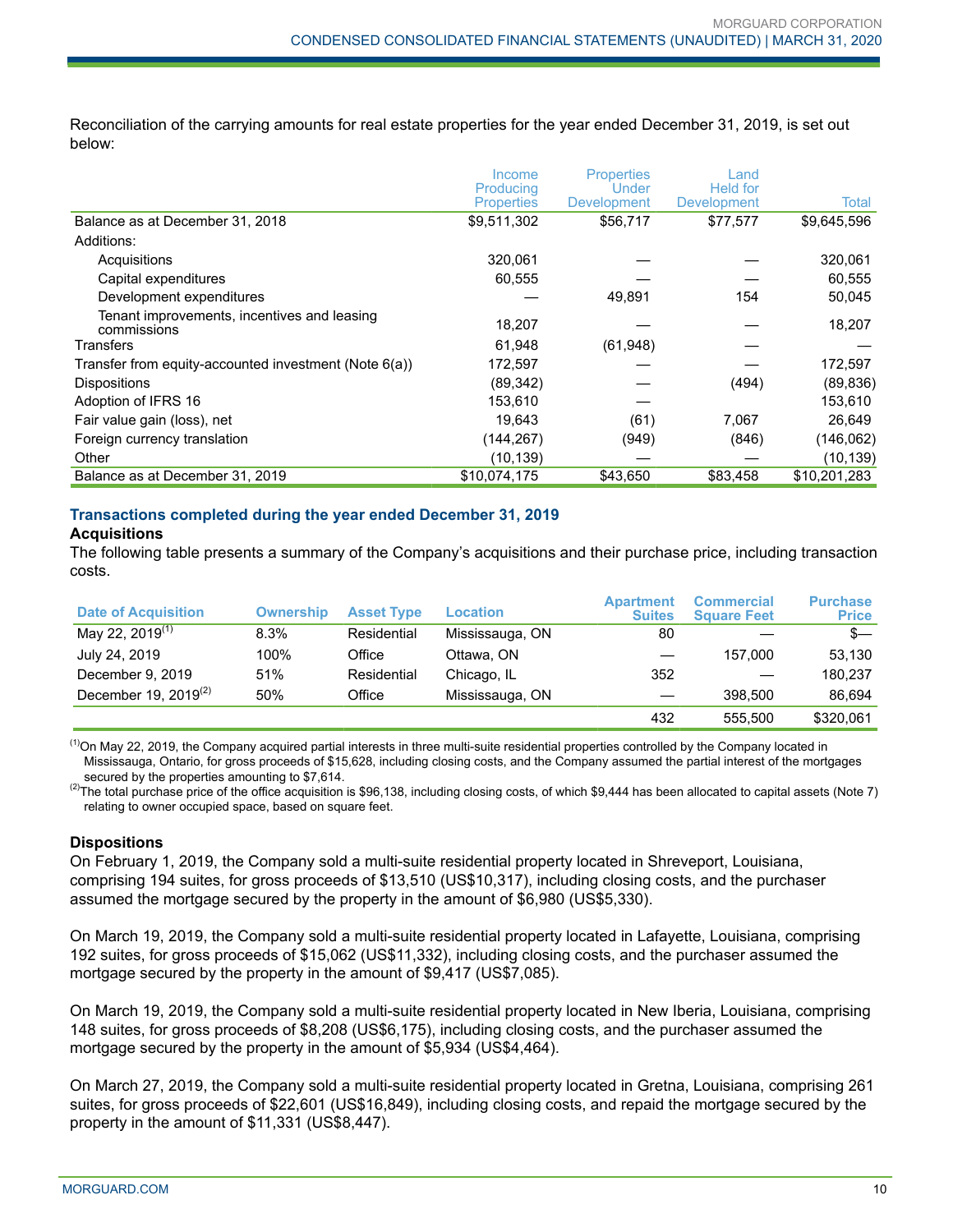On April 30, 2019, the Company sold a multi-suite residential property located in Harahan, Louisiana, comprising 48 suites, for gross proceeds of \$4,428 (US\$3,298), including closing costs, and the purchaser assumed the mortgage secured by the property in the amount of \$2,852 (US\$2,125).

On June 21, 2019, the Company sold an industrial property located in Victoriaville, Québec, for net proceeds of \$90.

On July 31, 2019, the Company sold its 50% interest in an industrial property, consisting of 242,521 square feet located in Salaberry-de-Valleyfield, Québec, for net proceeds of \$15,914.

On December 30, 2019, the Company sold a retail property and an adjacent parcel of land classified as held for development located in Alexandria, Louisiana, comprising 167,500 square feet, for net proceeds of \$10,023 (US\$7,717).

#### **Capitalization Rates**

As at March 31, 2020, and December 31, 2019, the Company had its portfolio internally appraised. In addition, the Company's U.S. portfolio is appraised by independent U.S. real estate appraisal firms on a three-year cycle.

The Company determined the fair value of each income producing property based upon, among other things, rental income from current leases and assumptions about rental income from future leases reflecting market conditions at the applicable consolidated balance sheet dates, less future cash outflow pertaining to the respective leases. The Company's multi-suite residential properties are appraised using the direct capitalization of income method. The retail, office and industrial properties are appraised using a number of approaches that typically include a discounted cash flow analysis, a direct capitalization of income method and a direct comparison approach. The discounted cash flow analysis is primarily based on discounting the expected future cash flows, generally over a term of 10 years, including a terminal value based on the application of a capitalization rate to estimated year 11 cash flows.

During March 2020, the outbreak of the novel strain of coronavirus ("COVID-19") resulted in governments enacting emergency measures to contain the spread of the virus. These measures, which include the implementation of travel bans, closure of non-essential businesses, self-imposed quarantine periods and social distancing, have caused an economic slowdown and material disruption to business. As at March 31, 2020, the duration and impact of the COVID-19 pandemic is unknown. The impact of COVID-19 on estimating fair values for retail properties at March 31, 2020, required judgment based on evolving facts and available information. During the three months ended March 31, 2020, the Company recorded a \$117,701 fair value loss relating to its retail properties, predominantly due to an increase in capitalization rates at most of the Company's enclosed malls as well as assumptions on the collectability of rental revenue considering the number of tenants that did not pay their April rent. In addition, it is not currently possible to estimate the full extent of impacts COVID-19 will have on the Company's valuation of income producing properties as the length and severity of these developments are therefore subject to significant uncertainty.

As at March 31, 2020, using the direct capitalization approach, the multi-suite residential, retail, office and industrial properties were valued using capitalization rates in the range of 3.5% to 8.8% (December 31, 2019 - 3.5% to 8.5%), resulting in an overall weighted average capitalization rate of 5.5% (December 31, 2019 - 5.5%).

| <b>March 31, 2020</b>                                              |        |              |      |                           | December 31, 2019                 |        |                                                                                |      |      |                     |
|--------------------------------------------------------------------|--------|--------------|------|---------------------------|-----------------------------------|--------|--------------------------------------------------------------------------------|------|------|---------------------|
| <b>Capitalization</b><br><b>Occupancy</b><br>As at<br><b>Rates</b> |        | <b>Rates</b> |      | Occupancy<br><b>Rates</b> |                                   |        | Capitalization<br><b>Rates</b><br>Max.<br>Min.<br>6.8%<br>3.5%<br>8.5%<br>5.3% |      |      |                     |
|                                                                    | Max.   | Min.         | Max. | Min.                      | <b>Weighted</b><br><b>Average</b> | Max.   | Min.                                                                           |      |      | Weighted<br>Average |
| Multi-suite residential                                            | 98.0%  | 92.0%        | 6.8% | 3.5%                      | 4.5%                              | 98.0%  | 92.0%                                                                          |      |      | 4.5%                |
| Retail                                                             | 100.0% | 85.0%        | 8.8% | 5.3%                      | 6.7%                              | 100.0% | 85.0%                                                                          |      |      | 6.5%                |
| Office                                                             | 100.0% | $90.0\%$     | 8.5% | 4.3%                      | 6.1%                              | 100.0% | 90.0%                                                                          | 8.5% | 4.3% | 6.1%                |
| Industrial                                                         | 100.0% | 95.0%        | 6.8% | $5.0\%$                   | 5.3%                              | 100.0% | 95.0%                                                                          | 6.8% | 5.0% | 5.2%                |

The stabilized capitalization rates by asset type are set out in the following table: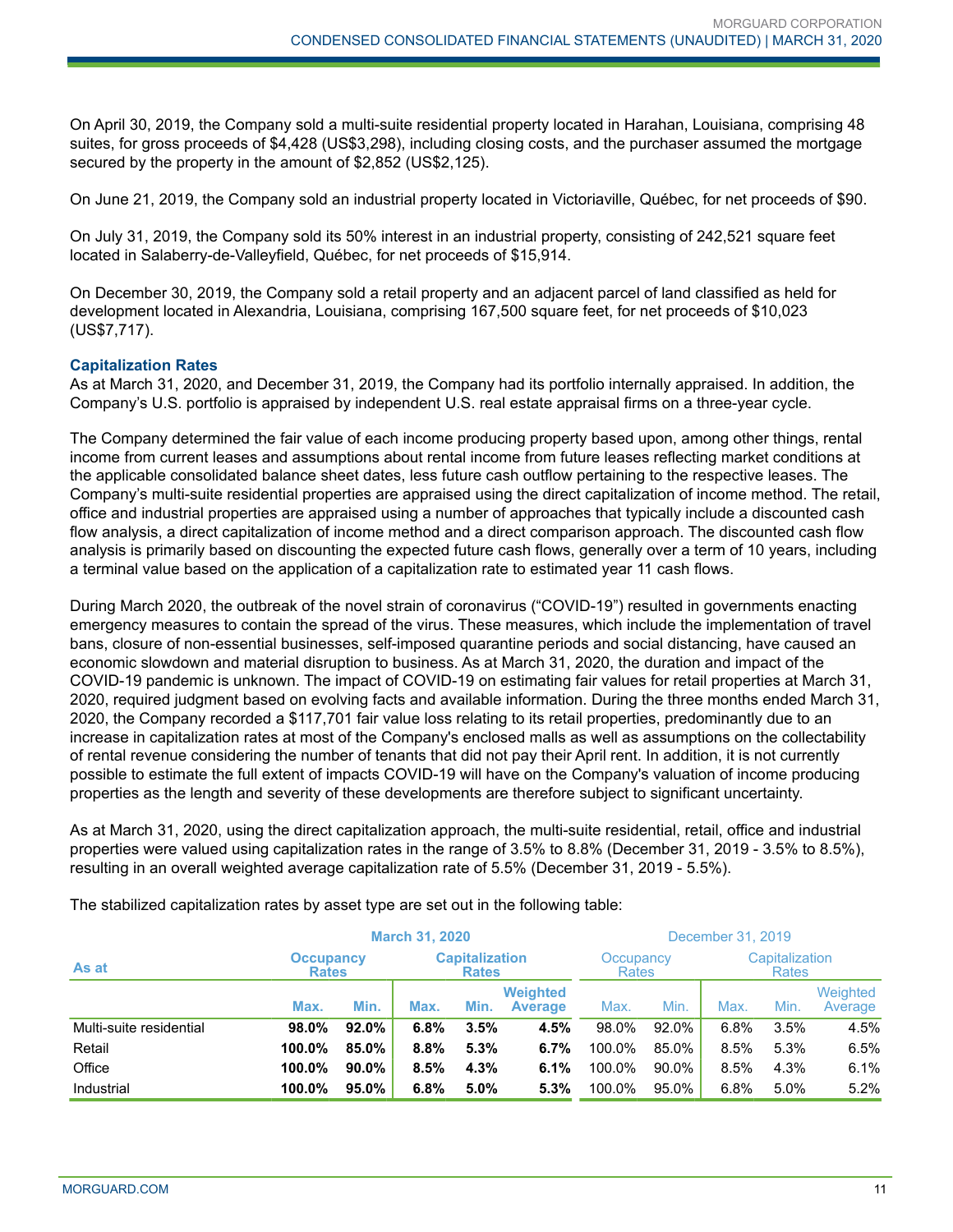The key valuation metrics used in the discounted cash flow method for the retail, office and industrial properties are set out in the following table:

| As at             |                | <b>March 31, 2020</b> |                                   |                | December 31, 2019 |                     |  |
|-------------------|----------------|-----------------------|-----------------------------------|----------------|-------------------|---------------------|--|
|                   | <b>Maximum</b> | <b>Minimum</b>        | <b>Weighted</b><br><b>Average</b> | <b>Maximum</b> | <b>Minimum</b>    | Weighted<br>Average |  |
| <b>Retail</b>     |                |                       |                                   |                |                   |                     |  |
| Discount rate     | 9.5%           | $6.0\%$               | 7.1%                              | 9.3%           | $6.0\%$           | 7.0%                |  |
| Terminal cap rate | 8.8%           | 5.3%                  | 6.1%                              | 8.5%           | 5.3%              | 5.9%                |  |
| <b>Office</b>     |                |                       |                                   |                |                   |                     |  |
| Discount rate     | 8.0%           | 5.3%                  | 6.4%                              | 8.0%           | 5.3%              | 6.5%                |  |
| Terminal cap rate | 7.3%           | 4.3%                  | 5.7%                              | 7.3%           | 4.3%              | 5.7%                |  |
| <b>Industrial</b> |                |                       |                                   |                |                   |                     |  |
| Discount rate     | 6.5%           | $6.0\%$               | 6.1%                              | 6.5%           | 6.0%              | 6.1%                |  |
| Terminal cap rate | 6.0%           | 5.0%                  | 5.4%                              | $6.0\%$        | 5.0%              | 5.4%                |  |

Fair values are most sensitive to changes in discount rates, capitalization rates and stabilized or forecast net operating income. Generally, an increase in stabilized net operating income will result in an increase in the fair value of the income producing properties, and an increase in capitalization rates will result in a decrease in the fair value of the properties. The capitalization rate magnifies the effect of a change in stabilized net operating income, with a lower capitalization rate resulting in a greater impact on the fair value of the property than a higher capitalization rate. If the weighted average stabilized capitalization rates were to increase or decrease by 25 basis points (assuming no change in stabilized net operating income), the value of the income producing properties as at March 31, 2020, would decrease by \$453,353 and increase by \$501,215, respectively.

The sensitivity of the fair values of the Company's income producing properties as at March 31, 2020, and December 31, 2019, is set out in the table below:

| As at                                 | <b>March 31, 2020</b> |           | December 31, 2019 |           |
|---------------------------------------|-----------------------|-----------|-------------------|-----------|
| <b>Change in capitalization rate:</b> | 0.25%                 | (0.25%)   | 0.25%             | (0.25%)   |
| Multi-suite residential               | (\$269,929)           | \$302,386 | (\$246.954)       | \$275,369 |
| Retail                                | (86, 313)             | 93.084    | (89.687)          | 96.807    |
| Office                                | (91, 765)             | 99.866    | (89.194)          | 96.766    |
| Industrial                            | (5.346)               | 5.879     | (6,944)           | 7.649     |
|                                       | ( \$453, 353)         | \$501,215 | (\$432,779)       | \$476,591 |

#### NOTE 5 **HOTEL PROPERTIES**

Hotel properties consist of the following:

| <b>As at March 31, 2020</b>              | <b>Cost</b> | <b>Accumulated</b><br><b>Impairment</b><br><b>Provision</b> | <b>Accumulated</b><br><b>Amortization</b> | <b>Net Book</b><br>Value |
|------------------------------------------|-------------|-------------------------------------------------------------|-------------------------------------------|--------------------------|
| Land                                     | \$97,111    | (\$2,407)                                                   | $s-$                                      | \$94,704                 |
| <b>Buildings</b>                         | 591.839     | (85, 912)                                                   | (50, 623)                                 | 455,304                  |
| Furniture, fixtures, equipment and other | 112.165     | (12, 753)                                                   | (51, 322)                                 | 48,090                   |
| Right-of-use asset - land lease          | 1.596       |                                                             | (72)                                      | 1.524                    |
|                                          | \$802,711   | (\$101.072)                                                 | (\$102,017)                               | \$599,622                |

| As at December 31, 2019                  | Cost      | Accumulated<br>Impairment<br><b>Provision</b> | Accumulated<br>Amortization | Net Book<br>Value |
|------------------------------------------|-----------|-----------------------------------------------|-----------------------------|-------------------|
| ∟and                                     | \$97.111  | (\$2,407)                                     | $s-$                        | \$94.704          |
| <b>Buildings</b>                         | 591.227   | (67, 524)                                     | (47, 343)                   | 476.360           |
| Furniture, fixtures, equipment and other | 110.904   | (7,250)                                       | (47, 473)                   | 56.181            |
| Right-of-use asset - land lease          | 1.596     |                                               | (58)                        | 1,538             |
|                                          | \$800,838 | (\$77,181)                                    | (\$94,874)                  | \$628,783         |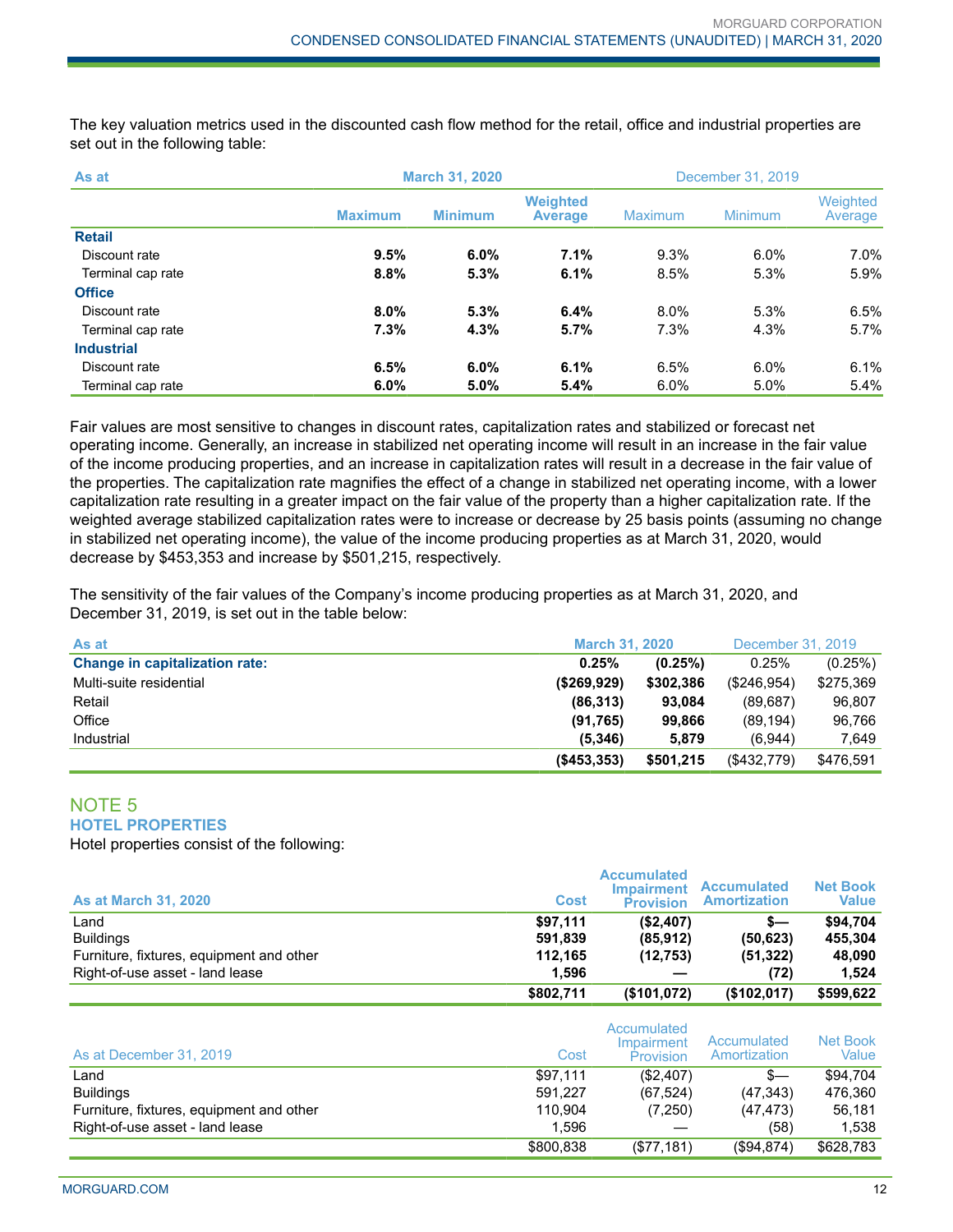Transactions in hotel properties for the three months ended March 31, 2020, are summarized as follows:

| <b>As at March 31, 2020</b>              | Openina<br><b>Net Book</b><br>Value | <b>Additions</b> | <b>Impairment</b> | <b>Provision Amortization</b> | <b>Closing</b><br><b>Net Book</b><br>Value |
|------------------------------------------|-------------------------------------|------------------|-------------------|-------------------------------|--------------------------------------------|
| Land                                     | \$94.704                            | s—               | s—                | s—                            | \$94.704                                   |
| <b>Buildings</b>                         | 476.360                             | 612              | (18, 388)         | (3, 280)                      | 455.304                                    |
| Furniture, fixtures, equipment and other | 56.181                              | 1,261            | (5,503)           | (3,849)                       | 48,090                                     |
| Right-of-use asset - land lease          | 1.538                               |                  |                   | (14)                          | 1,524                                      |
|                                          | \$628,783                           | \$1,873          | (\$23,891)        | (\$7,143)                     | \$599,622                                  |

Transactions in hotel properties for the year ended December 31, 2019, are summarized as follows:

| As at December 31, 2019                  | Opening<br><b>Net Book</b><br>Value | Adoption of<br><b>IFRS 16</b> | <b>Additions</b> | Impairment<br>Provision | <b>Disposition</b> | Amortization | Closing<br><b>Net Book</b><br>Value |
|------------------------------------------|-------------------------------------|-------------------------------|------------------|-------------------------|--------------------|--------------|-------------------------------------|
| Land                                     | \$94.704                            | \$—                           | $s-$             | s—                      | s—                 | $s-$         | \$94.704                            |
| <b>Buildings</b>                         | 510.077                             |                               | 5.834            | (21, 142)               | (4,982)            | (13,427)     | 476,360                             |
| Furniture, fixtures, equipment and other | 61.297                              |                               | 12.042           | (1,781)                 | (960)              | (14,417)     | 56.181                              |
| Right-of-use asset - land lease          |                                     | 2.280                         |                  |                         | (684)              | (58)         | 1.538                               |
|                                          | \$666.078                           | \$2.280                       | \$17.876         | (\$22,923)              | (\$6,626)          | (\$27,902)   | \$628,783                           |

The Company identified each hotel property as a cash-generating unit for impairment purposes. The recoverable amounts of the hotel properties have been estimated using the value-in-use method or fair value less costs to sell. Under these calculations, discount rates are applied to the forecasted cash flows reflecting the assumptions for hotel activity. The key assumptions are the first year net operating income and the discount rate applied over the useful life of the hotel property. IFRS permits an impairment provision to be reversed in the subsequent accounting periods if recoverability analysis at that time supports reversal.

During the three months ended March 31, 2020, impairment indicators were identified including interruptions to business operations at certain hotel properties resulting from emergency measures enacted to combat COVID-19. As at March 31, 2020, 15 of the Company's hotel properties were subject to temporary closure. A recoverability analysis was completed in accordance with the procedures specified by IFRS, which indicated that an impairment provision of \$23,891 should be recorded. The tables below provide details of first year net operating income (loss) and the discount rates used for valuing the hotel properties.

|                                                  | Acclaim<br>Hotel<br>Calgary<br>Airport | Clearwater<br><b>Suite Hotel</b> | Nomad<br>Hotel &<br><b>Suites</b> | Vantage<br>$Inn$ &<br><b>Suites</b> | Temple<br>Gardens<br><b>Mineral</b><br><b>Spa</b> | Merit<br>Hotel &<br><b>Suites</b> | Davs<br>Hotel and<br><b>Suites</b> | Wingate<br>bv<br>Wyndham |
|--------------------------------------------------|----------------------------------------|----------------------------------|-----------------------------------|-------------------------------------|---------------------------------------------------|-----------------------------------|------------------------------------|--------------------------|
| Recoverable amount                               | \$11.900                               | \$9,000                          | \$3,000                           | \$3,500                             | \$27,000                                          | \$6,800                           | \$5,100                            | \$6,000                  |
| Impairment provision                             | \$1,529                                | \$503                            | \$535                             | \$572                               | \$4.062                                           | \$1.040                           | \$1,378                            | \$2,722                  |
| Cumulative impairment provision                  | \$1,529                                | \$8.643                          | \$8,751                           | \$4.465                             | \$7.171                                           | \$4,759                           | \$3,160                            | \$9,929                  |
| Projected first year net operating income (loss) | (\$419)                                | \$435                            | (\$368)                           | \$168                               | (\$661)                                           | (\$79)                            | ( \$493)                           | $($ \$621)               |
| Discount rate                                    | 11.8%                                  | 10.8%                            | 12.8%                             | 11.8%                               | 10.3%                                             | 11.8%                             | 9.3%                               | 9.8%                     |

|                                         | Davs Inn<br>and Suites<br>Yellowknife | Holidav<br>Inn<br>Winnipeg | Cambridge<br><b>Red Deer</b><br>Hotel | Saskatoon<br>Inn |
|-----------------------------------------|---------------------------------------|----------------------------|---------------------------------------|------------------|
| Recoverable amount                      | \$8.800                               | \$16,000                   | \$19,000                              | \$18,500         |
| Impairment provision                    | \$1.550                               | \$2,203                    | \$6,174                               | \$1,623          |
| Cumulative impairment provision         | \$1.550                               | \$2.203                    | \$12.991                              | \$18,837         |
| Projected first year net operating loss | (\$248)                               | (\$485)                    | (\$1,497)                             | (\$815)          |
| Discount rate                           | 9.3%                                  | 8.8%                       | 10.8%                                 | 10.8%            |

Subsequent to March 31, 2020, an additional four of the Company's hotel properties were subject to temporary closure.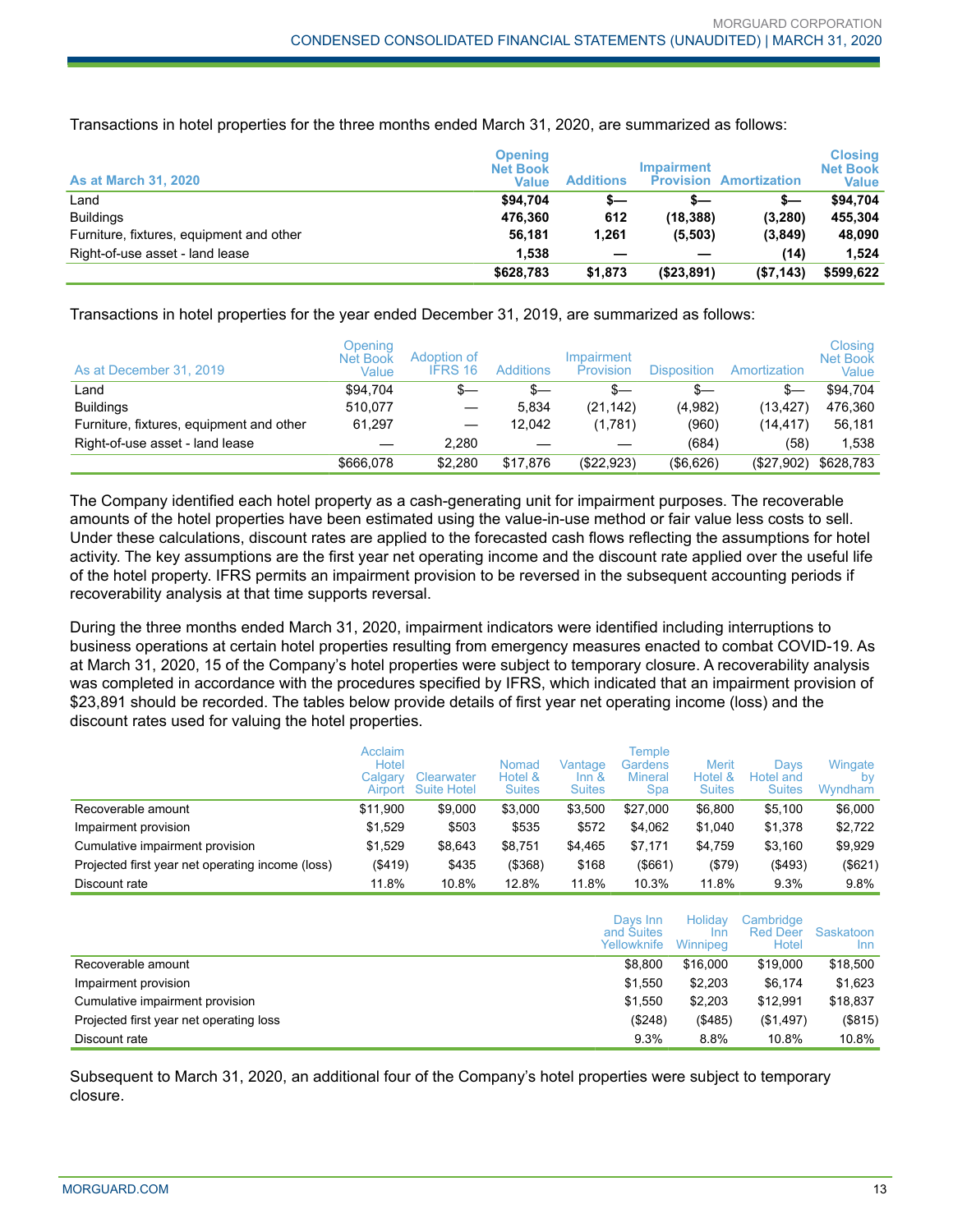During the year ended December 31, 2019, impairment indicators were identified including decreases in occupancy at certain hotel properties. A recoverability analysis was completed in accordance with the procedures specified by IFRS, which indicated that an impairment provision of \$22,923 should be recorded. The table below provide details of first year net operating income (loss) and the discount rates used for valuing the hotel properties.

|                                                  | Clearwater<br>Residence<br>Hotel<br>Timberlea | Clearwater<br><b>Suite Hotel</b> | Nomad<br>Hotel &<br><b>Suites</b> | Vantage<br>$Inn$ &<br><b>Suites</b> | Radisson<br>Hotel &<br><b>Suites</b> | <b>Merit</b><br>Hotel &<br><b>Suites</b> | <b>Davs</b><br>Hotel and<br><b>Suites</b> | Wingate<br>bv<br>Wyndham |
|--------------------------------------------------|-----------------------------------------------|----------------------------------|-----------------------------------|-------------------------------------|--------------------------------------|------------------------------------------|-------------------------------------------|--------------------------|
| Recoverable amount                               | \$5,600                                       | \$9,600                          | \$3,280                           | \$4.150                             | \$12,060                             | \$8,000                                  | \$6.400                                   | \$8,900                  |
| Impairment provision                             | \$1,469                                       | \$7,030                          | \$4,098                           | \$1,396                             | \$993                                | \$2,880                                  | \$1,782                                   | \$3,275                  |
| Cumulative impairment provision                  | \$2.497                                       | \$8,140                          | \$8,216                           | \$3,893                             | \$2,230                              | \$3,719                                  | \$1,782                                   | \$7,207                  |
| Projected first year net operating income (loss) | \$376                                         | \$435                            | ( \$540)                          | \$108                               | \$272                                | \$319                                    | (\$23)                                    | \$125                    |
| Discount rate                                    | 9.3%                                          | 10.8%                            | 12.0%                             | 11.5%                               | 10.0%                                | 11.5%                                    | 12.0%                                     | 9.5%                     |

## NOTE 6 **EQUITY-ACCOUNTED AND OTHER FUND INVESTMENTS**

#### **(a) Equity-accounted and Other Real Estate Fund Investments Consist of the Following:**

| As at                                       | <b>March 31, 2020</b> | December 31, 2019 |
|---------------------------------------------|-----------------------|-------------------|
| Joint ventures                              | \$51.871              | \$53.118          |
| Associates                                  | 82.924                | 85.835            |
| Equity-accounted investments                | 134.795               | 138.953           |
| Other real estate fund investments          | 123.511               | 109.712           |
| Equity-accounted and other fund investments | \$258,306             | \$248,665         |

The following are the Company's significant equity-accounted investments as at March 31, 2020, and December 31, 2019:

|                                       |                                       |                    |                             | <b>Company's Ownership</b> |                      | <b>Carrying Value</b> |                      |
|---------------------------------------|---------------------------------------|--------------------|-----------------------------|----------------------------|----------------------|-----------------------|----------------------|
| <b>Property/Investment</b>            | <b>Principal Place</b><br>of Business | Investment<br>Type | <b>Asset</b><br><b>Type</b> | March 31.<br>2020          | December 31.<br>2019 | March 31.<br>2020     | December 31.<br>2019 |
| Petroleum Plaza                       | Edmonton, AB                          | Joint Venture      | Office                      | 50.0%                      | 50.0%                | \$22.656              | \$23,705             |
| Quinte Courthouse                     | Belleville, ON                        | Joint Venture      | Office                      | 50.0%                      | 50.0%                | 2.973                 | 2.994                |
| Greypoint Capital L.P. <sup>(1)</sup> | Toronto, ON                           | Joint Venture      | Other                       | 22.4%                      | 22.6%                | 12.036                | 12.028               |
| Courtyard by Marriott                 | Ottawa, ON                            | Joint Venture      | Hotel                       | 50.0%                      | 50.0%                | 9.460                 | 9,595                |
| Marriott Residence Inn                | London, ON                            | Joint Venture      | Hotel                       | 50.0%                      | 50.0%                | 4.746                 | 4,796                |
| Sunset & Gordon                       | Los Angeles, CA                       | Associate          | Residential                 | 59.1%                      | 59.1%                | 69.145                | 63.803               |
| MIL Industrial Fund II $LP^{(2)(3)}$  | Various                               | Associate          | Industrial                  | 18.8%                      | 18.8%                | 13.779                | 22.032               |
|                                       |                                       |                    |                             |                            |                      | \$134.795             | \$138,953            |

(1) Comprises an investment in Greypoint Capital L.P. of 36.4% and Greypoint Capital L.P. II of 17.1%.

 $^{(2)}$  The Company accounts for its investment using the equity method since the Company has the ability to exercise significant influence as a result of its role as general partner; however, it does not control the fund.

<sup>(3)</sup> The fund disposed of its 50% interest in one industrial property on March 25, 2020, for net proceeds of \$28,079 (Note 4).

#### **Equity-accounted investments**

The following table presents the change in the balance of equity-accounted investments:

| As at                        | <b>March 31, 2020</b> | December 31, 2019 |
|------------------------------|-----------------------|-------------------|
| Balance, beginning of period | \$138,953             | \$177,480         |
| Additions                    | 3,257                 | 64.914            |
| Transfer <sup>(1)</sup>      |                       | (63, 504)         |
| Share of net loss            | (2,504)               | (28, 825)         |
| Distributions received       | (10, 750)             | (6,778)           |
| Foreign exchange gain (loss) | 5,839                 | (4, 334)          |
| Balance, end of period       | \$134,795             | \$138,953         |

 $<sup>(1)</sup>$  The Company acquired the 51% interest not already owned in the Marquee at Block 37 on December 9, 2019, at which point the carrying value</sup> of the 49% interest was transferred to each respective balance sheet line item including: income producing properties \$172,597 (Note 4) and mortgages payable \$109,189.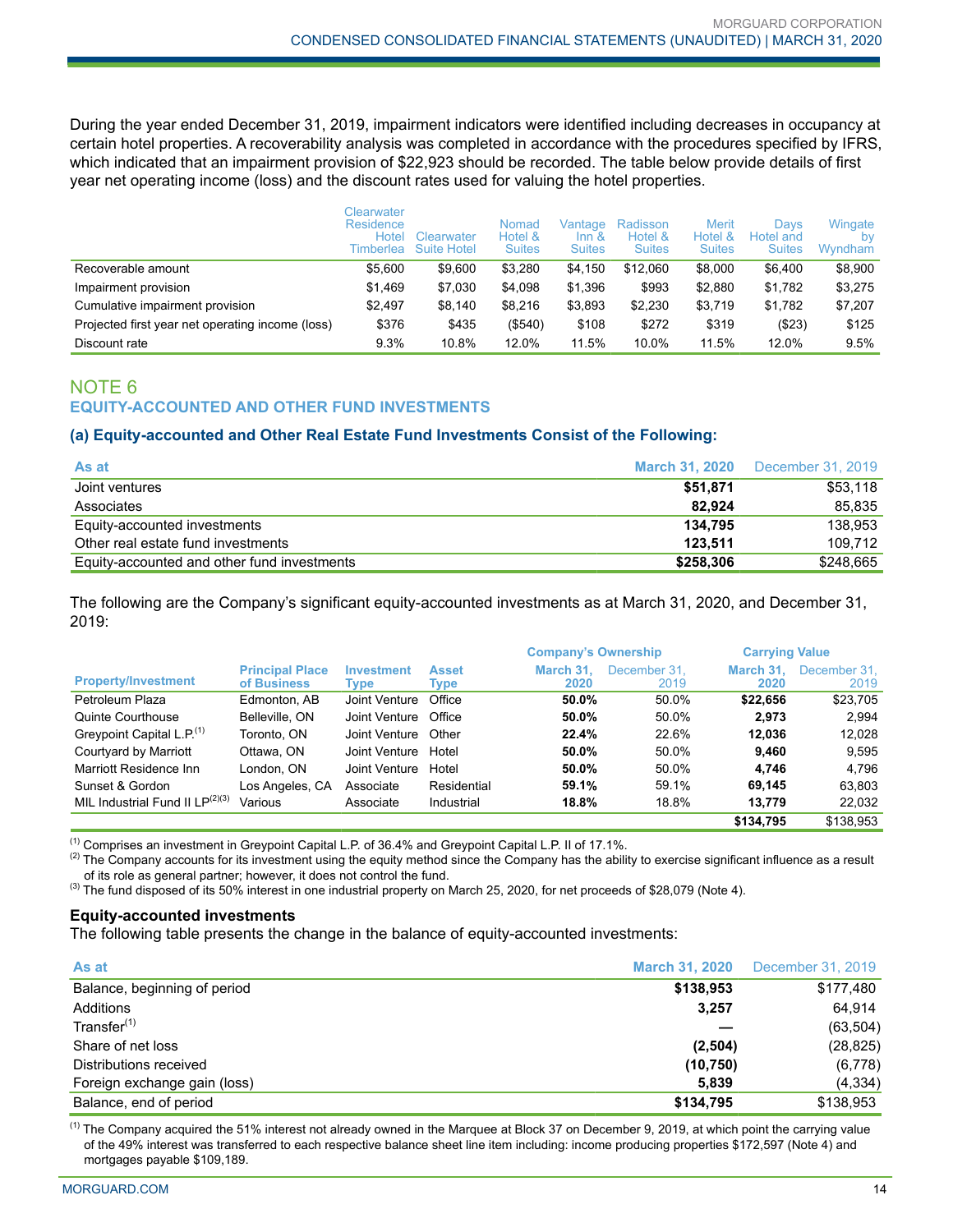The following tables present the financial results of the Company's equity-accounted investments on a 100% basis:

| As at                               | <b>March 31, 2020</b><br>December 31, 2019 |                  |              |                  |                  |           |
|-------------------------------------|--------------------------------------------|------------------|--------------|------------------|------------------|-----------|
|                                     | <b>Joint</b><br>Venture                    | <b>Associate</b> | <b>Total</b> | Joint<br>Venture | <b>Associate</b> | Total     |
| Non-current assets                  | \$191,801                                  | \$341,546        | \$533,347    | \$193,504        | \$354,148        | \$547,652 |
| Current assets                      | 61,431                                     | 11,280           | 72,711       | 63,988           | 12,237           | 76,225    |
| <b>Total assets</b>                 | \$253,232                                  | \$352,826        | \$606,058    | \$257,492        | \$366,385        | \$623,877 |
| Non-current liabilities             | \$63,628                                   | \$37,926         | \$101,554    | \$64,007         | \$32,584         | \$96,591  |
| <b>Current liabilities</b>          | 56,104                                     | 125,078          | 181,182      | 56,967           | 108,861          | 165,828   |
| <b>Total liabilities</b>            | \$119,732                                  | \$163,004        | \$282,736    | \$120,974        | \$141,445        | \$262,419 |
| <b>Net assets</b>                   | \$133,500                                  | \$189,822        | \$323,322    | \$136,518        | \$224,940        | \$361,458 |
| <b>Equity-accounted investments</b> | \$51,871                                   | \$82,924         | \$134,795    | \$53,118         | \$85,835         | \$138,953 |

| For the three months ended March 31                   |                         |                  | 2020         |                  |           | 2019      |
|-------------------------------------------------------|-------------------------|------------------|--------------|------------------|-----------|-----------|
|                                                       | <b>Joint</b><br>Venture | <b>Associate</b> | <b>Total</b> | Joint<br>Venture | Associate | Total     |
| Revenue                                               | \$8.455                 | \$2.580          | \$11.035     | \$8,001          | \$9.771   | \$17.772  |
| Expenses                                              | (5,652)                 | (1, 193)         | (6, 845)     | (5,680)          | (9, 553)  | (15, 233) |
| Fair value gain (loss) on real estate properties, net | (2,812)                 | (230)            | (3,042)      | (996)            | 812       | (184)     |
| Net income (loss) for the period                      | (\$9)                   | \$1,157          | \$1,148      | \$1,325          | \$1,030   | \$2,355   |
| Income (loss) in equity-accounted investments         | (\$384)                 | (\$2,120)        | (\$2,504)    | \$590            | \$856     | \$1,446   |

## **(b) Income Recognized from Other Fund Investments:**

#### **Other Real Estate Fund Investments**

| <b>For the three months ended March 31</b>     | 2020  | 2019    |
|------------------------------------------------|-------|---------|
| Distribution income                            | \$102 | \$751   |
| Fair value gain for the period (Note 18)       | 723   | 5.035   |
| Income from other real estate fund investments | \$825 | \$5.786 |

The Company's two fund investments hold multi-suite residential, retail and office investment properties located in the U.S. The funds are classified and measured at FVTPL. Gains or losses arise from the change in the fair value of the underlying real estate properties held by the funds (Level 3) and from foreign exchange currency translation. Distributions received from these funds are recorded in other income (expense) on the consolidated statements of income (loss).

## NOTE 7 **OTHER ASSETS**

Other assets consist of the following:

| As at                               | <b>March 31, 2020</b> | December 31, 2019 |
|-------------------------------------|-----------------------|-------------------|
| Accrued pension benefit asset       | \$59,443              | \$83,554          |
| Goodwill                            | 24.488                | 24,488            |
| Capital assets, net                 | 20.554                | 20,435            |
| Right-of-use asset - office lease   | 2.496                 | 2.603             |
| Intangible assets, net              | 35,918                | 36.501            |
| Inventory                           | 3,007                 | 3.016             |
| Inventory - development properties  | 451                   | 451               |
| Finance lease receivable            | 56,725                | 56,574            |
| Investment in marketable securities | 94,055                | 142,911           |
| Restricted cash                     | 31,478                | 30.449            |
| Other                               | 517                   | 519               |
|                                     | \$329,132             | \$401.501         |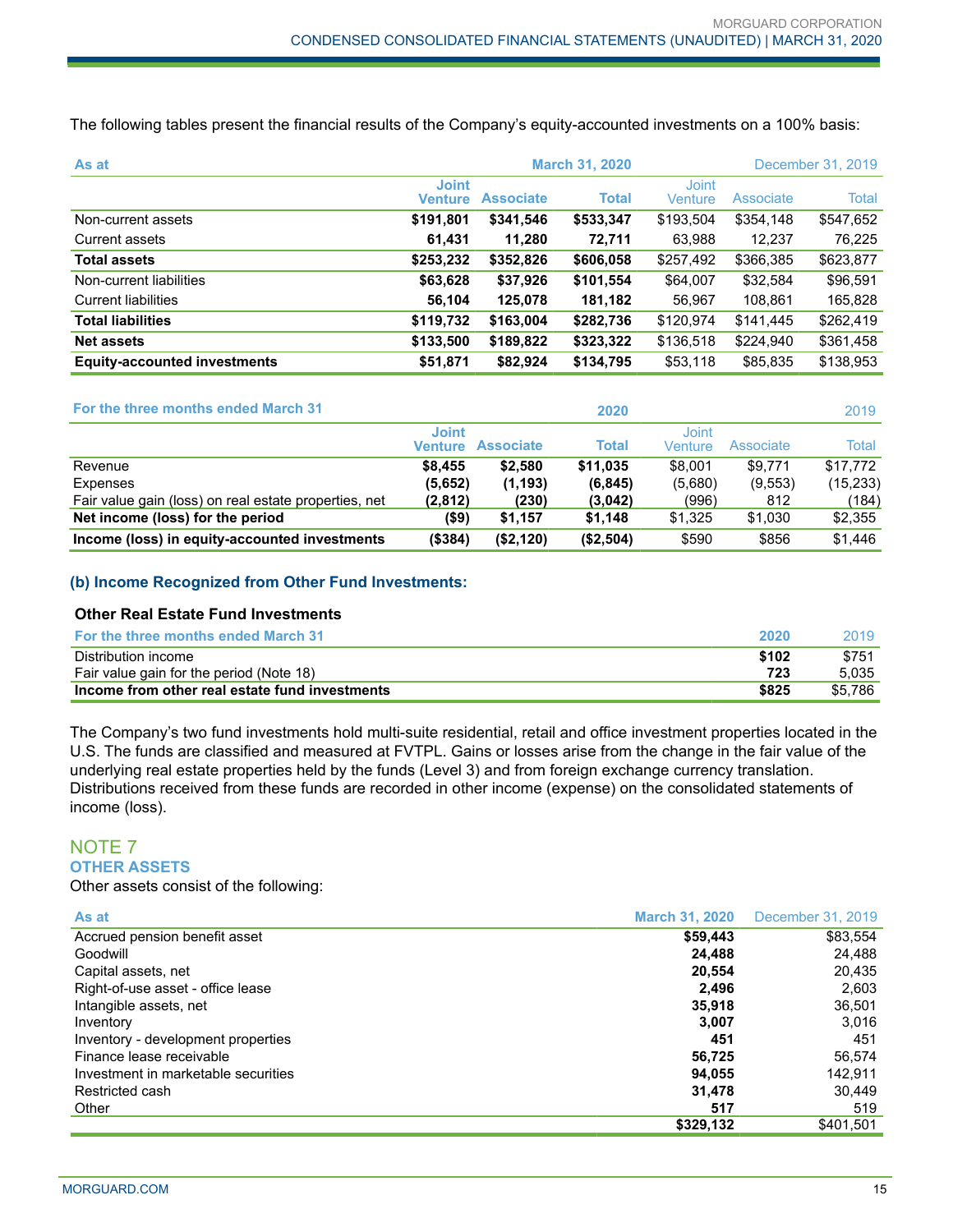#### **Finance Lease Receivable**

In 2018, Morguard completed the construction of an ancillary services office building as part of the Etobicoke General Hospital's expansion plans. The Company entered into a 41-year ground lease agreement for a nominal consideration for the construction and operation of the development project, which is to be returned to the landlord at the end of the 41-year term. The landlord has the right to buy out the ground lease in year 20 at the fair market value of Morguard's interest in the development as defined by the agreement. Contemporaneously, the same landlord entered into a sublease agreement to rent the office building from the Company over the 41-year term.

Future minimum lease payments under the finance lease are as follows:

| As at                                   | <b>March 31, 2020</b> | December 31, 2019 |
|-----------------------------------------|-----------------------|-------------------|
| Within 12 months                        | \$2,445               | \$3,256           |
| 2 to 5 years                            | 17.285                | 17.285            |
| Over 5 years                            | 167.931               | 167.932           |
| Total minimum lease payments            | 187.661               | 188.473           |
| Less: Future finance income             | (130, 936)            | (131, 899)        |
| Present value of minimum lease payments | \$56,725              | \$56,574          |

## NOTE 8 **MORTGAGES PAYABLE**

Mortgages payable consist of the following:

| As at                                      | <b>March 31, 2020</b> | December 31, 2019 |
|--------------------------------------------|-----------------------|-------------------|
| Mortgages payable                          | \$4,438,115           | \$4,375,947       |
| Mark-to-market adjustments, net            | 10,681                | 11,948            |
| Deferred financing costs                   | (21,769)              | (22, 616)         |
|                                            | \$4,427,027           | \$4,365,279       |
| Current                                    | \$548,343             | \$583,611         |
| Non-current                                | 3,878,684             | 3,781,668         |
|                                            | \$4,427,027           | \$4,365,279       |
| Range of interest rates                    | $2.25 - 7.08%$        | $2.25 - 8.95\%$   |
| Weighted average contractual interest rate | 3.73%                 | 3.80%             |
| Estimated fair value of mortgages payable  | \$4,537,104           | \$4,406,348       |

The aggregate principal repayments and balances maturing of the mortgages payable as at March 31, 2020, together with the weighted average contractual interest rate on debt maturing in the next five years and thereafter, are as follows:

|                          | <b>Principal</b><br><b>Instalment</b><br><b>Repayments</b> | <b>Balances</b><br><b>Maturing</b> | Total       | <b>Weighted</b><br><b>Average</b><br><b>Contractual</b><br><b>Interest Rate</b> |
|--------------------------|------------------------------------------------------------|------------------------------------|-------------|---------------------------------------------------------------------------------|
| 2020 (remainder of year) | \$82,512                                                   | \$336,490                          | \$419,002   | 4.81%                                                                           |
| 2021                     | 108,992                                                    | 403,073                            | 512,065     | 4.36%                                                                           |
| 2022                     | 105.772                                                    | 403,557                            | 509.329     | 3.52%                                                                           |
| 2023                     | 82,486                                                     | 674,266                            | 756,752     | 3.56%                                                                           |
| 2024                     | 69,408                                                     | 323,961                            | 393,369     | 3.75%                                                                           |
| Thereafter               | 204.084                                                    | 1,643,514                          | 1,847,598   | 3.53%                                                                           |
|                          | \$653,254                                                  | \$3,784,861                        | \$4,438,115 | 3.73%                                                                           |

The Company's first mortgages are registered against specific real estate assets and hotel properties. As at March 31, 2020, mortgages payable mature between 2020 and 2058 and have a weighted average term to maturity of 5.1 years (December 31, 2019 - 5.1 years) and approximately 95% of the Company's mortgages have fixed interest rates.

As at March 31, 2020, approximately 92% of the Company's real estate and hotel properties, and related rental revenue have been pledged as collateral for the mortgages payable.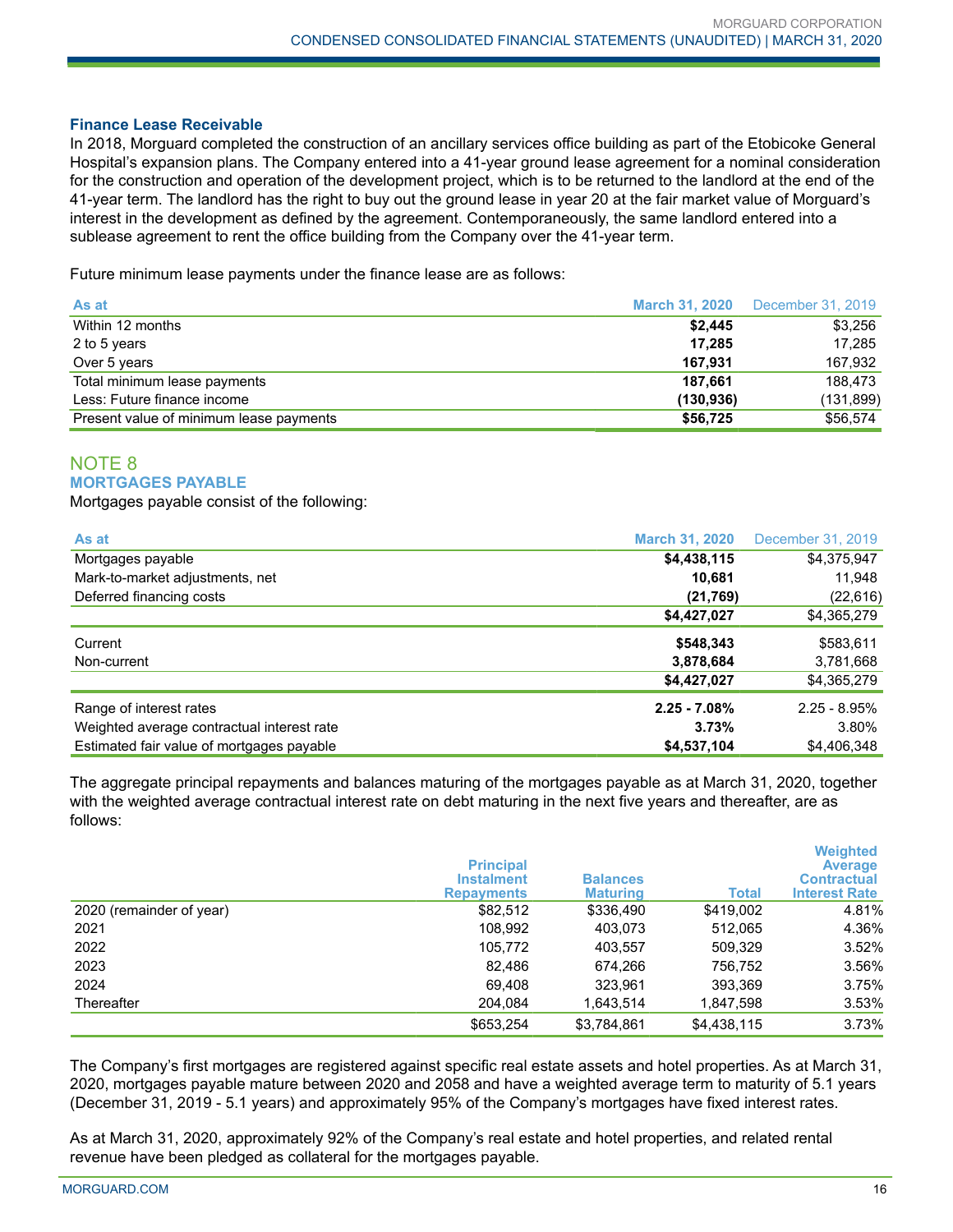Some of the Company's mortgages payable require it to maintain annual debt service coverage ratios and/or debt to equity ratios and/or debt to appraised value ratios and arrange for capital expenditures in accordance with predetermined limits. As at March 31, 2020, and December 31, 2019, the Company was not in compliance with five debt service covenants affecting five mortgage loans amounting to \$55,262 (December 31, 2019 - \$80,877). None of the lenders have demanded payment of the mortgage loans. However, IFRS requires that the loan balance of mortgages payable in breach of debt covenants be included in the current portion of mortgages payable. As a result, the current portion of debt includes \$53,868 scheduled to retire after March 31, 2021.

## NOTE 9 **UNSECURED DEBENTURES**

The Company's senior unsecured debentures ("Unsecured Debentures") consist of the following:

|                                      |                      | <b>Coupon</b>        |                       |                   |
|--------------------------------------|----------------------|----------------------|-----------------------|-------------------|
| As at                                | <b>Maturity Date</b> | <b>Interest Rate</b> | <b>March 31, 2020</b> | December 31, 2019 |
| Series B senior unsecured debentures | November 18, 2020    | 4.013%               | \$200,000             | \$200,000         |
| Series C senior unsecured debentures | September 15, 2022   | 4.333%               | 200.000               | 200,000           |
| Series D senior unsecured debentures | May 14, 2021         | 4.085%               | 200.000               | 200,000           |
| Series E senior unsecured debentures | January 25, 2024     | 4.715%               | 225.000               | 225,000           |
| Series F senior unsecured debentures | November 27, 2024    | 4.204%               | 225,000               | 225,000           |
| Unamortized financing costs          |                      |                      | (3,213)               | (3, 556)          |
|                                      |                      |                      | \$1,046,787           | \$1,046,444       |
|                                      |                      |                      |                       |                   |
| Current                              |                      |                      | \$199,840             | \$199,778         |
| Non-current                          |                      |                      | 846.947               | 846.666           |
|                                      |                      |                      | \$1,046,787           | \$1.046.444       |

On November 18, 2016, the Company issued \$200,000 (net proceeds including issuance costs - \$199,198) of Series B senior unsecured debentures due on November 18, 2020. Interest on the Series B senior unsecured debentures is payable semi-annually, not in advance, on May 18 and November 18 of each year. The Company has the option to redeem the Series B senior unsecured debentures at a redemption price equal to the greater of the Canada Yield Price or par plus any accrued and unpaid interest. The Canada Yield Price is defined as the amount that would return a yield on investment for the remaining term to maturity equal to the Canada Bond Yield with an equal term to maturity plus a spread of 0.785%.

On September 15, 2017, the Company issued \$200,000 (net proceeds including issuance costs - \$198,800) of Series C senior unsecured debentures due on September 15, 2022. Interest on the Series C senior unsecured debentures is payable semi-annually, not in advance, on March 15 and September 15 of each year. The Company has the option to redeem the Series C senior unsecured debentures at a redemption price equal to the greater of the Canada Yield Price or par plus any accrued and unpaid interest. The Canada Yield Price is defined as the amount that would return a yield on investment for the remaining term to maturity equal to the Canada Bond Yield with an equal term to maturity plus a spread of 0.635%.

On May 14, 2018, the Company issued \$200,000 (net proceeds including issuance costs - \$198,805) of Series D senior unsecured debentures due on May 14, 2021. Interest on the Series D senior unsecured debentures is payable semi-annually, not in advance, on May 14 and November 14 of each year. The Company has the option to redeem the Series D senior unsecured debentures at a redemption price equal to the greater of the Canada Yield Price or par plus any accrued and unpaid interest. The Canada Yield Price is defined as the amount that would return a yield on investment for the remaining term to maturity equal to the Canada Bond Yield with an equal term to maturity plus a spread of 0.50%.

On January 25, 2019, the Company issued \$225,000 (net proceeds including issuance costs - \$223,575) of Series E senior unsecured debentures due on January 25, 2024. Interest on the Series E senior unsecured debentures is payable semi-annually, not in advance, on January 25 and July 25 of each year, commencing on July 25, 2019. Paros Enterprises Limited, a related party, acquired \$12,500 aggregate principal amount of the Series E senior unsecured debentures. The Company has the option to redeem the Series E senior unsecured debentures at a redemption price equal to the greater of the Canada Yield Price or par plus any accrued and unpaid interest. The Canada Yield Price is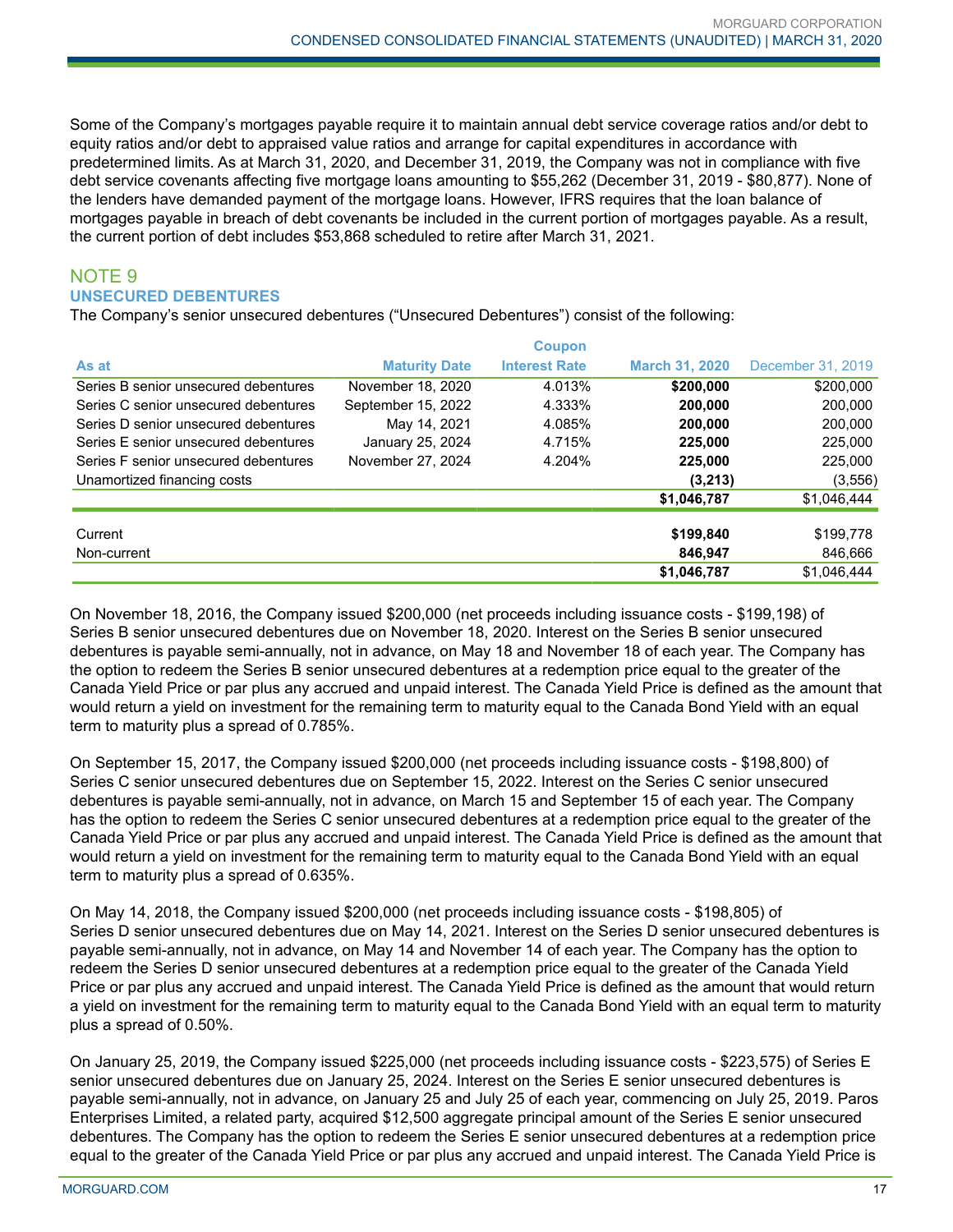defined as the amount that would return a yield on investment for the remaining term to maturity equal to the Canada Bond Yield with an equal term to maturity plus a spread of 0.70%.

On November 27, 2019, the Company issued \$225,000 (net proceeds including issuance costs - \$224,000) of Series F senior unsecured debentures due on November 27, 2024. Interest on the Series F senior unsecured debentures is payable semi-annually, not in advance, on May 27 and November 27 of each year, commencing on May 27, 2020. The Company has the option to redeem the Series F senior unsecured debentures at a redemption price equal to the greater of the Canada Yield Price or par plus any accrued and unpaid interest. The Canada Yield Price is defined as the amount that would return a yield on investment for the remaining term to maturity equal to the Canada Bond Yield with an equal term to maturity plus a spread of 0.675%.

For the three months ended March 31, 2020, interest on the Unsecured Debentures of \$11,171 (2019 - \$8,020) is included in interest expense (Note 17).

## NOTE 10 **CONVERTIBLE DEBENTURES**

Convertible debentures consist of the following:

| As at                                    | <b>Maturity Date</b> | <b>Conversion</b><br><b>Price</b> | <b>Coupon</b><br><b>Interest</b><br>Rate | <b>Principal</b> | <b>Principal</b><br><b>Owned</b><br>by the<br><b>Balance Company</b> | March 31.<br>2020 | December 31,<br>2019 |
|------------------------------------------|----------------------|-----------------------------------|------------------------------------------|------------------|----------------------------------------------------------------------|-------------------|----------------------|
| Morguard REIT                            | December 31, 2021    | \$20.40                           |                                          | 4.50% \$175.000  | \$60,000                                                             | \$112.624         | \$112,105            |
| Morguard Residential REIT <sup>(1)</sup> | March 31, 2023       | \$20.20                           | 4.50%                                    | \$85.500         | \$5,000                                                              | 78.422            | 81.398               |
|                                          |                      |                                   |                                          |                  |                                                                      | \$191.046         | \$193.503            |

 $<sup>(1)</sup>$  As at March 31, 2020, the liability includes the fair value of the conversion option of \$345 (December 31, 2019 - \$3,472).</sup>

## **Morguard REIT**

On December 30, 2016, Morguard REIT issued \$175,000 principal amount of 4.50% convertible unsecured subordinated debentures, and incurred issue costs of \$5,137 for net proceeds of \$169,863. Interest is payable semiannually, not in advance, on June 30 and December 31 of each year. The convertible debentures, with the exception of \$3,242, the value assigned to the holder's conversion option, have been recorded as debt on the consolidated balance sheets.

## **Morguard Residential REIT**

On February 13, 2018, Morguard Residential REIT issued \$75,000 principal amount of 4.50% convertible unsecured subordinated debentures maturing on March 31, 2023. On February 21, 2018, an additional principal amount of \$10,500 was issued pursuant to the exercise of the over-allotment option. Interest is payable semi-annually, not in advance, on March 31 and September 30 of each year. The underwriter's commission attributable to the debentures in the amount of \$3,375 has been capitalized and is being amortized over the term to maturity. Morguard owns \$5,000 aggregate principal amount of the 4.50% convertible unsecured subordinated debentures.

For the three months ended March 31, 2020, interest on convertible debentures net of accretion of \$2,422 (2019 - \$4,699) is included in interest expense (Note 17).

## NOTE 11

## **MORGUARD RESIDENTIAL REIT UNITS**

The Units issued by Morguard Residential REIT that are not held by the Company are classified as equity on Morguard Residential REIT's balance sheet but are classified as a liability on the Company's consolidated balance sheets. Morguard Residential REIT Units are redeemable at any time, in whole or in part, on demand by the holders. Upon receipt of the redemption notice by Morguard Residential REIT, all rights to and under the units tendered for redemption shall be surrendered, and the holder shall be entitled to receive a price per Unit equal to the lesser of: (i) 90% of the market price of the Units on the principal exchange market on which the Units are listed or quoted for trading during the 10 consecutive trading days ending immediately prior to the date on which the Units were surrendered for redemption; or (ii) 100% of the closing market price on the principal exchange market on which the Units are listed or quoted for trading on the redemption date.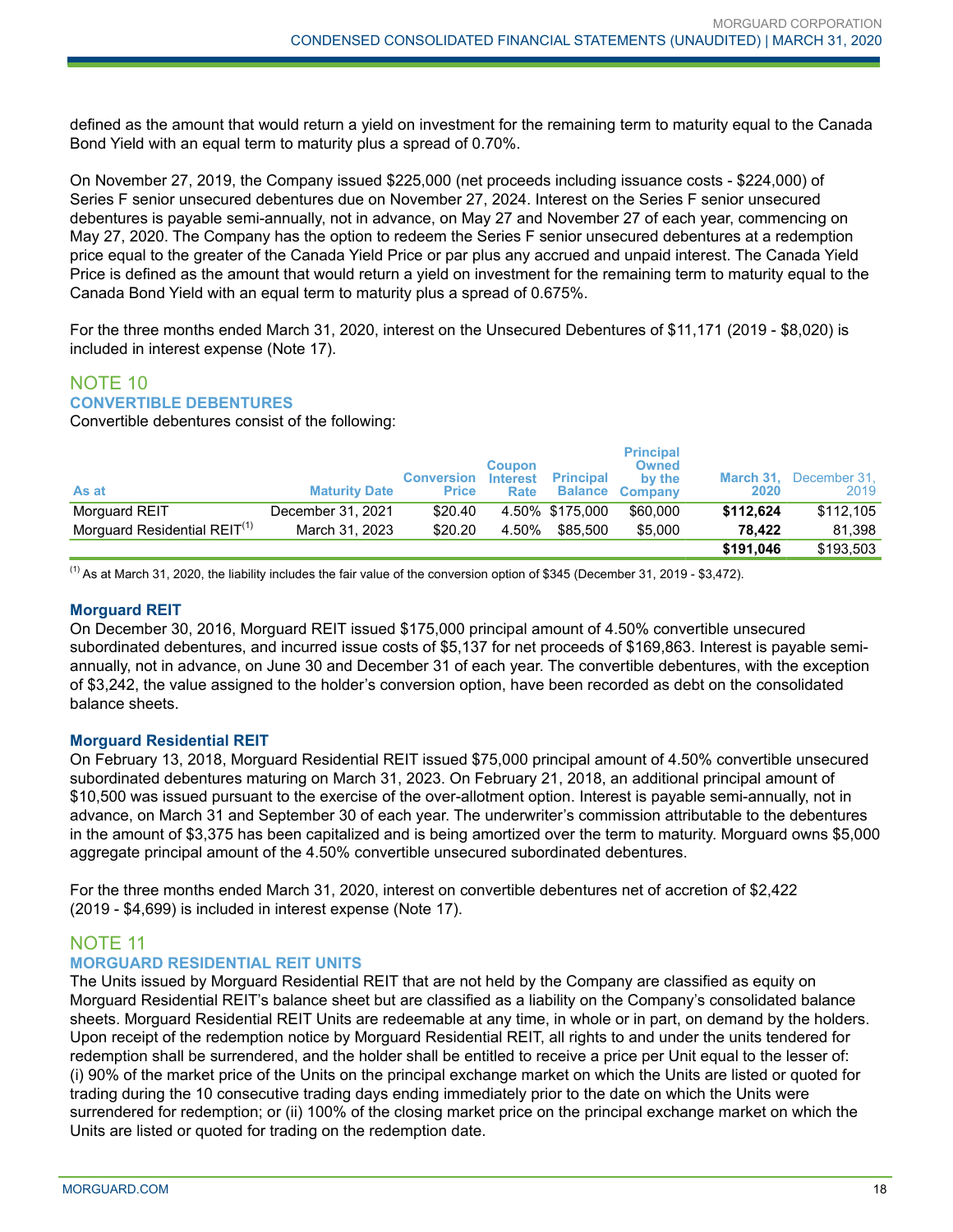On August 28, 2019, Morguard Residential REIT completed an offering for 5,226,200 Units sold for a price of \$19.75 per Unit for aggregate gross proceeds of \$103,217. The net proceeds after underwriters' commission and other closing costs totalling \$3,626, was \$99,591. The Company purchased 1,269,000 of the Units offered amounting to \$25,063.

As at March 31, 2020, the Company valued the non-controlling interest in the Morguard Residential REIT Units at \$374,114 (December 31, 2019 - \$516,462) and classified the Units as a liability on the consolidated balance sheets. Due to the change in the market value of the Units and the distributions paid to external Unitholders, the Company recorded a fair value gain for the three months ended March 31, 2020 of \$137,081 (2019 - loss of \$33,801) in the consolidated statements of income (loss) (Note 18).

The components of the fair value gain (loss) on Morguard Residential REIT Units are as follows:

| <b>For the three months ended March 31</b>                | 2020      | 2019       |
|-----------------------------------------------------------|-----------|------------|
| Fair value gain (loss) on Morguard Residential REIT Units | \$142.510 | (\$29,207) |
| Distributions to external Unitholders (Note 3)            | (5.429)   | (4,594)    |
| Fair value gain (loss) on Morguard Residential REIT Units | \$137.081 | (\$33,801) |

## NOTE 12 **LEASE LIABILITIES**

The following table presents the change in the balance of lease liabilities:

| As at                                      |           | March 31, 2020 December 31, 2019 |
|--------------------------------------------|-----------|----------------------------------|
| Balance, beginning of period               | \$166,144 | \$9,754                          |
| Adoption of IFRS 16                        |           | 161,614                          |
| Interest on lease liabilities              | 2,371     | 9,679                            |
| Payments                                   | (2,843)   | (11, 778)                        |
| Additions                                  |           | 725                              |
| <b>Dispositions</b>                        |           | (684)                            |
| Extinguishment <sup><math>(1)</math></sup> |           | (2,664)                          |
| Foreign exchange loss (gain)               | 985       | (502)                            |
| Balance, end of period                     | \$166,657 | \$166,144                        |
| Current (Note 13)                          | \$1,753   | \$1,703                          |
| Non-current                                | 164,904   | 164,441                          |
|                                            | \$166,657 | \$166,144                        |
| Weighted average borrowing rate            | 5.72%     | 5.72%                            |

 $<sup>(1)</sup>$  On December 19, 2019, the Company acquired the remaining 50% interest in the underlying property where the Company has an office lease</sup> (Note 4). Since the property is now 100% owned, the lease liability and right-of-use asset (office lease) relating to the 50% interest previously not owned by the Company have been extinguished.

Future minimum lease payments under lease liabilities are as follows:

| As at                                   |            | <b>March 31, 2020</b> December 31, 2019 |
|-----------------------------------------|------------|-----------------------------------------|
| Within 12 months                        | \$11,197   | \$11,127                                |
| 2 to 5 years                            | 43.355     | 43.335                                  |
| Over 5 years                            | 362.698    | 364,195                                 |
| Total minimum lease payments            | 417.250    | 418.657                                 |
| Less: future interest costs             | (250, 593) | (252, 513)                              |
| Present value of minimum lease payments | \$166,657  | \$166,144                               |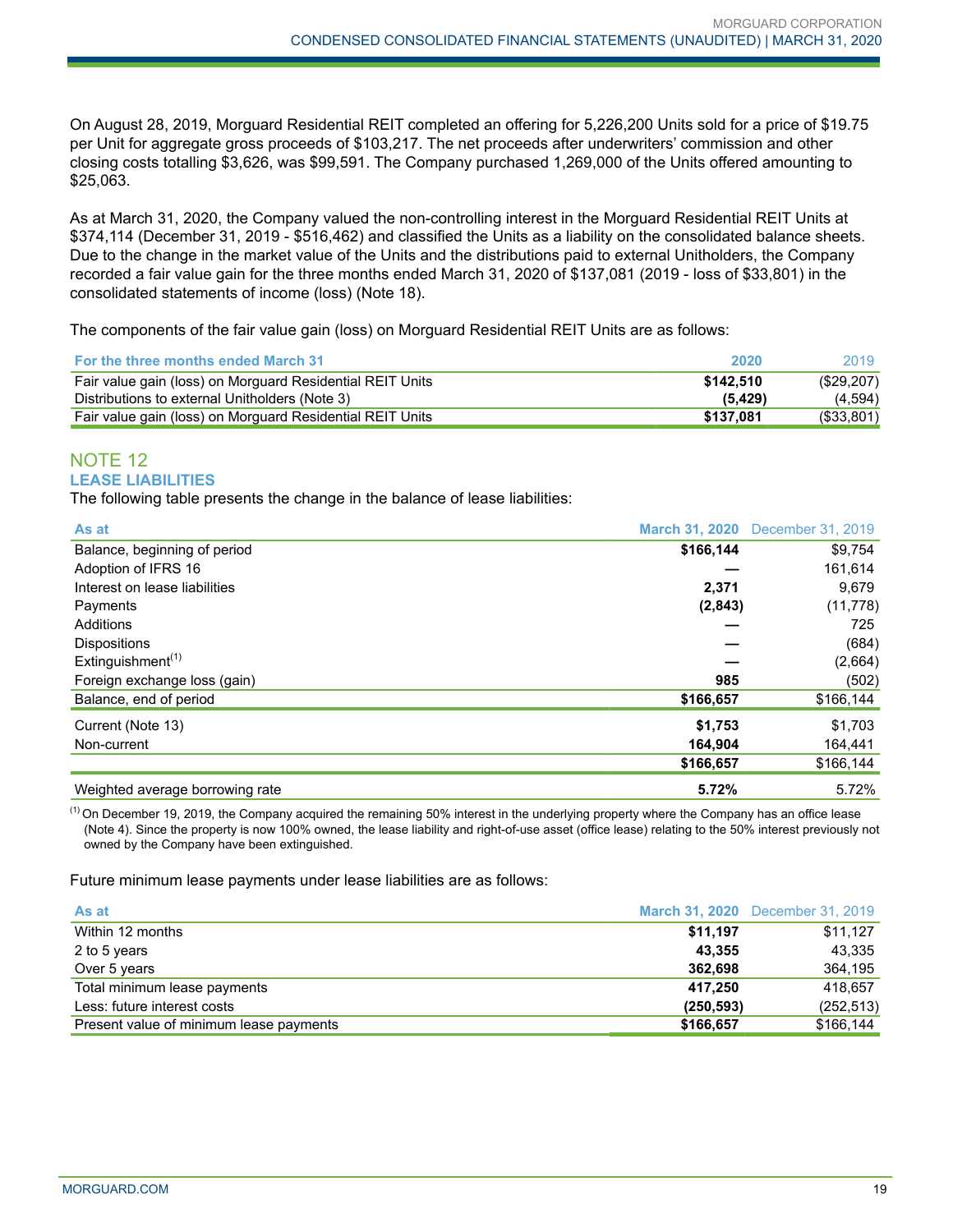## NOTE 13 **ACCOUNTS PAYABLE AND ACCRUED LIABILITIES**

Accounts payable and accrued liabilities consist of the following:

| As at                                        |           | <b>March 31, 2020</b> December 31, 2019 |
|----------------------------------------------|-----------|-----------------------------------------|
| Accounts payable and accrued liabilities     | \$231,335 | \$185,904                               |
| Tenant deposits                              | 28.795    | 27.850                                  |
| Stock appreciation rights ("SARs") liability | 13.738    | 24.525                                  |
| Lease liability (Note 12)                    | 1.753     | 1,703                                   |
| Other                                        | 4.490     | 2.691                                   |
|                                              | \$280,111 | \$242,673                               |

## NOTE 14 **BANK INDEBTEDNESS**

As at March 31, 2020, the Company has operating lines of credit totalling \$424,000 (December 31, 2019 - \$374,000), the majority of which can be borrowed in either Canadian or United States dollars and are subject to floating interest rates based on bankers' acceptance or LIBOR rates. As at March 31, 2020, the maximum amount that can be borrowed on the operating lines of credit is \$412,871 (December 31, 2019 - \$356,169), which includes deducting issued letters of credit in the amount of \$8,790 (December 31, 2019 - \$13,790) related to these facilities. The Company's investments in Morguard REIT and Morguard Residential REIT, marketable securities, amounts receivable, inventory, capital assets and a fixed-charge security on specific properties have been pledged as collateral on these operating lines of credit. As at March 31, 2020, the Company had borrowed \$252,706 (December 31, 2019 - \$101,100) on its operating lines of credit.

Two of the Company's lines of credit, which are due on demand, are collateralized by its investments in Morguard REIT and Morguard Residential REIT. Currently, the Company is not in compliance with a margin requirement for the operating line collateralized by Units of Morguard REIT. In accordance with the margin calculation for this line of credit the Company would otherwise be required to repay \$20,633. The lender has provided a waiver of the margin requirement and, therefore, the Company is not required to make this repayment.

The bank credit agreements include certain restrictive undertakings by the Company. As at March 31, 2020, other than as described above, the Company is in compliance with all undertakings.

## NOTE 15 **SHAREHOLDERS' EQUITY**

## **(a) Share Capital Authorized**

Unlimited common shares, no par value. Unlimited preference shares, no par value, issuable in series.

|                                                      | <b>Number</b> |               |
|------------------------------------------------------|---------------|---------------|
| <b>Issued and Fully Paid Common Shares</b>           | (000s)        | <b>Amount</b> |
| Balance, December 31, 2018                           | 11.294        | \$102,436     |
| Common shares repurchased through the Company's NCIB | (11)          | (100)         |
| Dividend reinvestment plan                           |               | 90            |
| Balance, December 31, 2019                           | 11.283        | 102.426       |
| Common shares repurchased through the Company's NCIB | (36)          | (323)         |
| Dividend reinvestment plan                           |               | 21            |
| Balance, March 31, 2020                              | 11,247        | \$102,124     |

On September 17, 2019, the Company obtained the approval of the TSX under its normal course issuer bid ("NCIB") to purchase up to 564,117 common shares, being approximately 5% of the issued and outstanding common shares, and the program expires on September 21, 2020. The daily repurchase restriction for the common shares is 1,000. During the three months ended March 31, 2020, 35,546 common shares were purchased for cash consideration of \$6,756 at a weighted average price of \$190.06 per common share.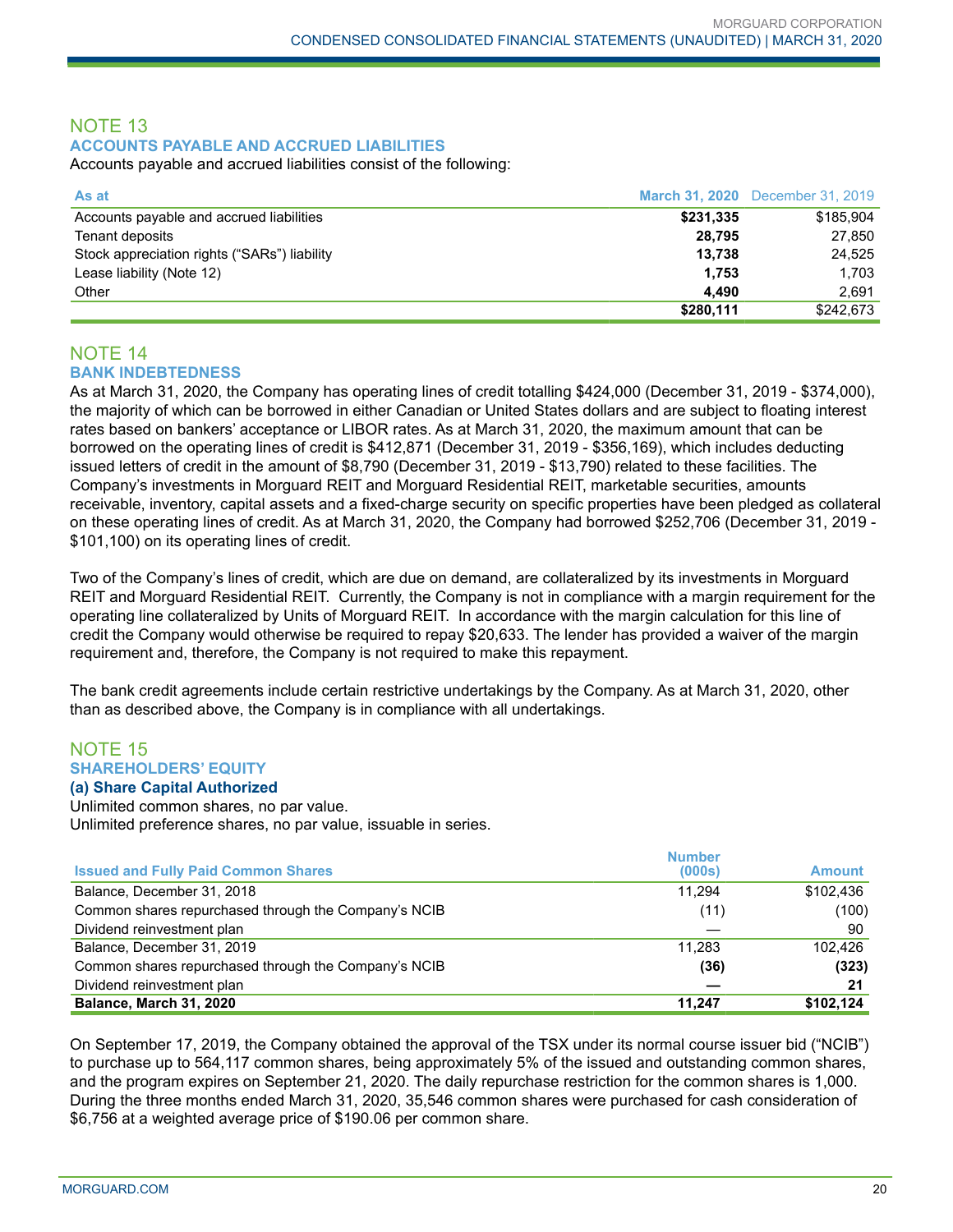Total dividends declared during the three months ended March 31, 2020 amounted to \$1,689, or \$0.15 per common share (2019 - \$1,693, or \$0.15 per common share). On May 5, 2020, the Company declared a common share dividend of \$0.15 per common share to be paid in the second quarter of 2020.

#### **(b) Contributed Surplus**

During the three months ended March 31, 2020, the Company acquired 20,668,856 common shares of Temple (2019 - nil common shares) for cash consideration of \$44,149 (2019 - \$nil). The difference between the cash consideration and the carrying value of the non-controlling interest acquired for the three months ended March 31, 2020, amounted to \$23,235 (2019 - \$nil) and the amount has been recorded within retained earnings.

#### **(c) Stock Appreciation Rights Plan**

The SARs granted vest equally over 10 years subject to restrictions.

| <b>As at March 31, 2020</b> |                       |               |                 |                  |                    |
|-----------------------------|-----------------------|---------------|-----------------|------------------|--------------------|
| <b>Date of Grant</b>        | <b>Exercise Price</b> | <b>Issued</b> | <b>Redeemed</b> | <b>Cancelled</b> | <b>Outstanding</b> |
| March 20, 2008              | \$30.74               | 200.000       | (56,000)        | (61,500)         | 82,500             |
| November 2, 2010            | \$43.39               | 55,000        | (2,000)         | (8,000)          | 45,000             |
| May 13, 2014                | \$137.90              | 25,000        | (2,000)         | (8,000)          | 15,000             |
| May 13, 2015                | \$153.82              | 10.000        |                 |                  | 10.000             |
| January 11, 2017            | \$179.95              | 90.000        |                 |                  | 90,000             |
| May 18, 2018                | \$163.59              | 125.000       |                 |                  | 125.000            |
| August 8, 2018              | \$168.00              | 20,000        |                 |                  | 20,000             |
| November 8, 2018            | \$184.00              | 10,000        |                 |                  | 10,000             |
| <b>Total</b>                |                       | 535.000       | (60,000)        | (77, 500)        | 397,500            |

During the three months ended March 31, 2020, the Company recorded a fair value adjustment to reduce compensation expense of \$10,787 (2019 - increase compensation expense of \$4,044). The expense is included in property management and corporate expenses in the consolidated statements of income (loss), and the liability is classified as accounts payable and accrued liabilities (Note 13).

The fair value for the SARs was calculated using the Black-Scholes option pricing model. In determining the fair value of the SARs, management is required to make assumptions that could have a material impact on the valuation. The following are the assumptions that were used in determining the fair value as at March 31, 2020: a dividend yield of 0.45% (2019 - 0.30%), expected volatility of approximately 25.34% (2019 - 21.45%) and the 10-year Bank of Canada Bond Yield of 0.88% (2019 - 1.54%).

## **(d) Accumulated Other Comprehensive Income**

As at March 31, 2020, and December 31, 2019, accumulated other comprehensive income consists of the following amounts:

| <b>As at</b>                                    |           | <b>March 31, 2020</b> December 31, 2019 |
|-------------------------------------------------|-----------|-----------------------------------------|
| Actuarial gain on defined benefit pension plans | \$31.751  | \$49.410                                |
| Unrealized foreign currency translation gain    | 307.425   | 158.494                                 |
|                                                 | \$339.176 | \$207.904                               |

#### NOTE 16 **REVENUE**

The components of revenue from real estate properties are as follows:

| For the three months ended March 31      | 2020      | 2019      |
|------------------------------------------|-----------|-----------|
| Rental income                            | \$126,857 | \$120,628 |
| Realty taxes and insurance               | 36.183    | 34.767    |
| Common area maintenance recoveries       | 26.764    | 27.508    |
| Property management and ancillary income | 38.462    | 36.937    |
|                                          | \$228,266 | \$219.840 |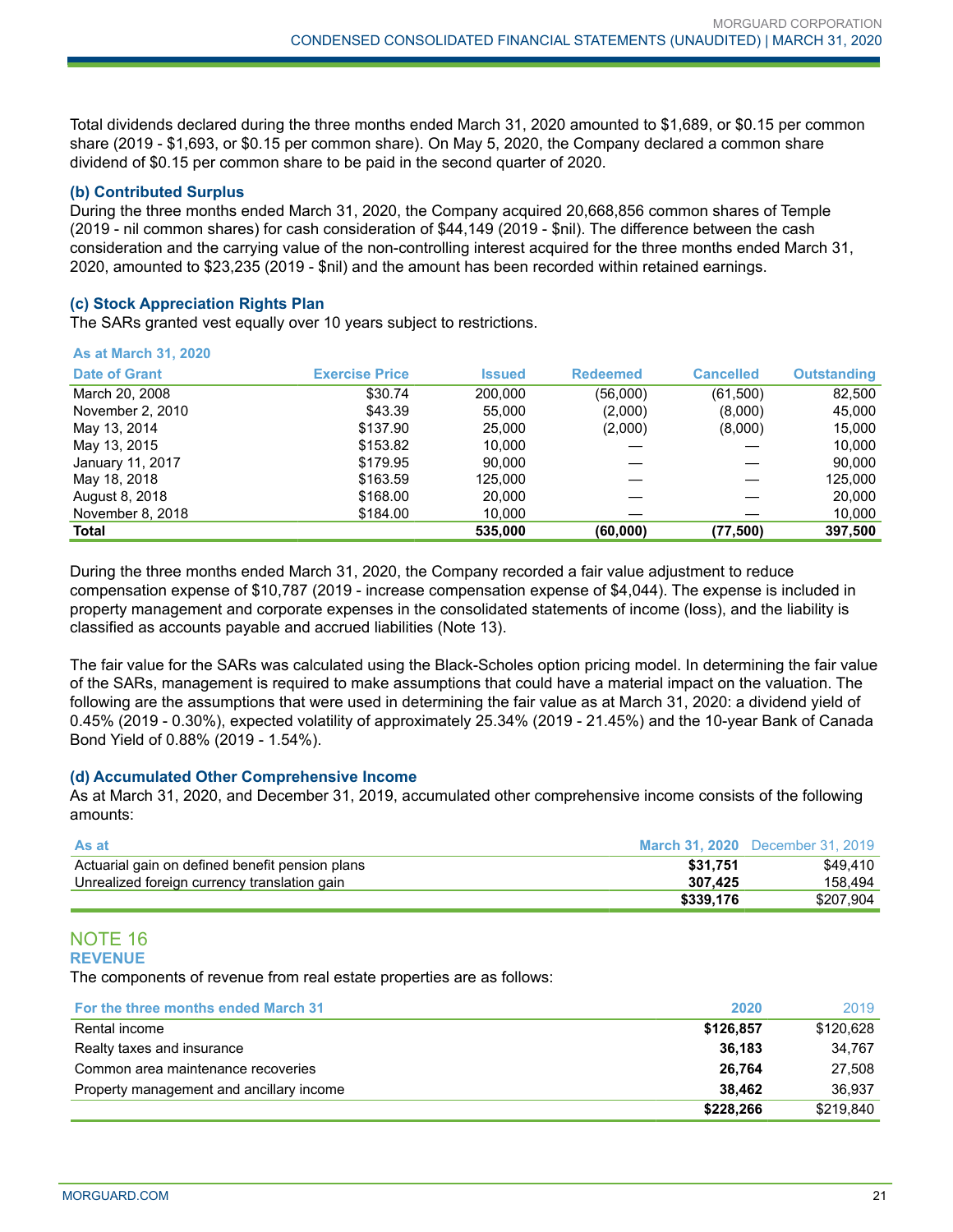The components of revenue from hotel properties are as follows:

| <b>For the three months ended March 31</b> | 2020     | 2019     |
|--------------------------------------------|----------|----------|
| Room revenue                               | \$34.362 | \$39.538 |
| Other hotel revenue                        | 13.443   | 14.089   |
|                                            | \$47,805 | \$53.627 |

The components of management and advisory fees are as follows:

| <b>For the three months ended March 31</b> | 2020     | 2019     |
|--------------------------------------------|----------|----------|
| Property and asset management fees         | \$9.314  | \$9.420  |
| Other fees                                 | 2.883    | 2.231    |
|                                            | \$12.197 | \$11.651 |

## NOTE 17 **INTEREST EXPENSE**

The components of interest expense are as follows:

| For the three months ended March 31                            | 2020     | 2019     |
|----------------------------------------------------------------|----------|----------|
| Interest on mortgages                                          | \$41,425 | \$41,433 |
| Interest on Unsecured Debentures (Note 9)                      | 11,171   | 8.020    |
| Interest on convertible debentures, net of accretion (Note 10) | 2,422    | 4,699    |
| Interest on bank indebtedness                                  | 1,579    | 955      |
| Interest on loans payable and other                            | 1,046    | 884      |
| Interest on lease liabilities (Note 12)                        | 2,371    | 2.422    |
| Amortization of mark-to-market adjustments on mortgages, net   | (1, 264) | (1, 476) |
| Amortization of deferred financing costs                       | 2,775    | 1,818    |
| Loss on extinguishment of mortgages payable                    |          | 491      |
|                                                                | 61,525   | 59,246   |
| Less: Interest capitalized to properties under development     | (163)    | (199)    |
|                                                                | \$61,362 | \$59.047 |

## NOTE 18 **FAIR VALUE GAIN (LOSS), NET**

The components of fair value gain (loss) are as follows:

| For the three months ended March 31                                                 | 2020          | 2019      |
|-------------------------------------------------------------------------------------|---------------|-----------|
| Fair value gain (loss) on real estate properties, net                               | (\$122,603)   | \$48,487  |
| Financial assets (liabilities):                                                     |               |           |
| Fair value gain (loss) on conversion option of MRG convertible debentures (Note 10) | 3.127         | (1,352)   |
| Fair value gain (loss) on MRG Units (Note 11)                                       | 137,081       | (33, 801) |
| Fair value gain on other real estate fund investments (Note 6(b))                   | 723           | 5.035     |
| Fair value gain (loss) on investment in marketable securities                       | (55, 150)     | 2,587     |
| Total fair value gain (loss), net                                                   | $($ \$36,822) | \$20,956  |

## NOTE 19 **OTHER INCOME (EXPENSE)**

The components of other income (expense) are as follows:

| For the three months ended March 31 | 2020       | 2019      |
|-------------------------------------|------------|-----------|
| Foreign exchange loss               | (S2,769)   | (\$1,680) |
| Gain on sale of hotel property      |            | 508       |
| Other income (expense)              | (189)      | 1,357     |
|                                     | ( \$2,958) | \$185     |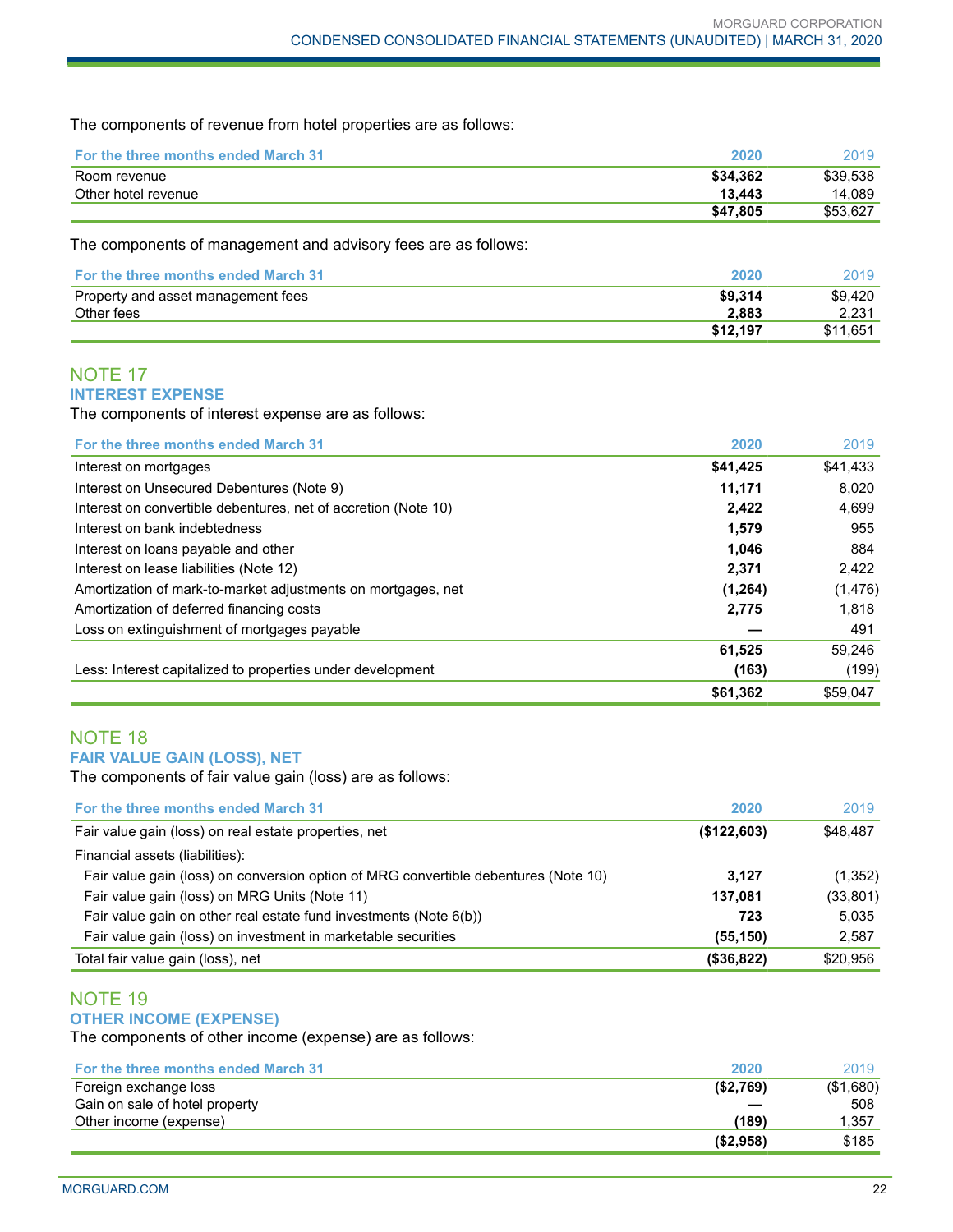## NOTE 20 **RELATED PARTY TRANSACTIONS**

In addition to the related party transactions disclosed in Notes 6 and 9, related party transactions also include the following:

## **(a) Paros Enterprises Limited ("Paros")**

Paros is the majority shareholder and ultimate parent of the Company. Paros is owned by the Company's Chairman and Chief Executive Officer, Mr. K. Rai Sahi. The Company entered into a demand loan agreement with Paros that provides for the Company to borrow up to \$22,000. The total loan payable outstanding from Paros as at March 31, 2020 was \$nil (2019 - \$nil). During the three months ended March 31, 2020, the Company incurred net interest expense of \$nil (2019 - \$30).

## **(b) TWC Enterprises Limited ("TWC")**

The Company provides TWC with managerial and consulting services for its business and the business of its subsidiaries. Mr. K. Rai Sahi is Chairman and Chief Executive Officer and the majority shareholder of TWC through his personal holding companies, which include Paros. Pursuant to contractual agreements between the Company and TWC, for the three months ended March 31, 2020, the Company received a management fee of \$328 (2019 - \$326), and paid rent and operating expenses of \$167 (2019 - \$176).

The Company has a revolving demand loan agreement with TWC that provides for either party to borrow up to \$50,000 at either the prime rate or the bankers' acceptance rate plus applicable stamping fees. The total loan payable as at March 31, 2020 was \$24,540 (December 31, 2019 - \$33,679). During the three months ended March 31, 2020, the Company paid net interest of \$189 (2019 - \$403).

## **(c) Share/Unit Purchase and Other Loans**

As at March 31, 2020, share/Unit purchase and other loans to officers and employees of the Company and its subsidiaries of \$5,421 (December 31, 2019 - \$5,504) are outstanding. The loans are collateralized by their common shares of the Company, Units of Morguard REIT and Units of Morguard Residential REIT and are interest-bearing computed at the Canadian prime interest rate and are due on January 10, 2024. Other loans are secured against the underlying asset. The loans are classified as amounts receivable in the consolidated balance sheets. As at March 31, 2020, the fair market value of the common shares/Units held as collateral is \$66,919.

## NOTE 21 **INCOME TAXES**

## **(a) Tax Provision**

For the three months ended March 31, 2020, the Company recorded an income tax recovery of \$19,127 (2019 - provision for \$8,884). The effective tax rate of the current and the prior period was impacted by the tax rate differential.

## **(b) Unrecognized Deductible Temporary Differences**

As at March 31, 2020, the Company's U.S. subsidiaries have total net operating losses of US\$95,909 (December 31, 2019 - US\$81,266) of which no deferred tax assets were recognized in respect of US\$76,594 (December 31, 2019 - US\$68,362) net operating losses as it is not probable that taxable income will be available against which the deductible temporary difference can be utilized. The net operating losses expire in varying years commencing 2030.

As at March 31, 2020, the Company's Canadian subsidiaries have total net operating losses of \$211,898 (December 31, 2019 - \$205,433) of which no deferred tax assets were recognized as it is not probable that taxable income will be available against which they can be utilized. These losses expire in various years commencing 2022. The Company has other Canadian temporary differences for which no deferred tax asset was recognized of \$65,085 (December 31, 2019 - \$43,952). These other temporary differences have no expiration date.

## **(c) Recognized Deductible Temporary Differences**

As at March 31, 2020, the Company's U.S. subsidiaries have total net operating losses of US\$19,315 (December 31, 2019 - US\$12,904) of which deferred tax assets were recognized. These net operating losses have no expiration date.

As at March 31, 2020, the Company's U.S. subsidiaries have total unutilized interest expense deductions of US\$2,456 (December 31, 2019 - US\$14,329) of which deferred tax assets were recognized.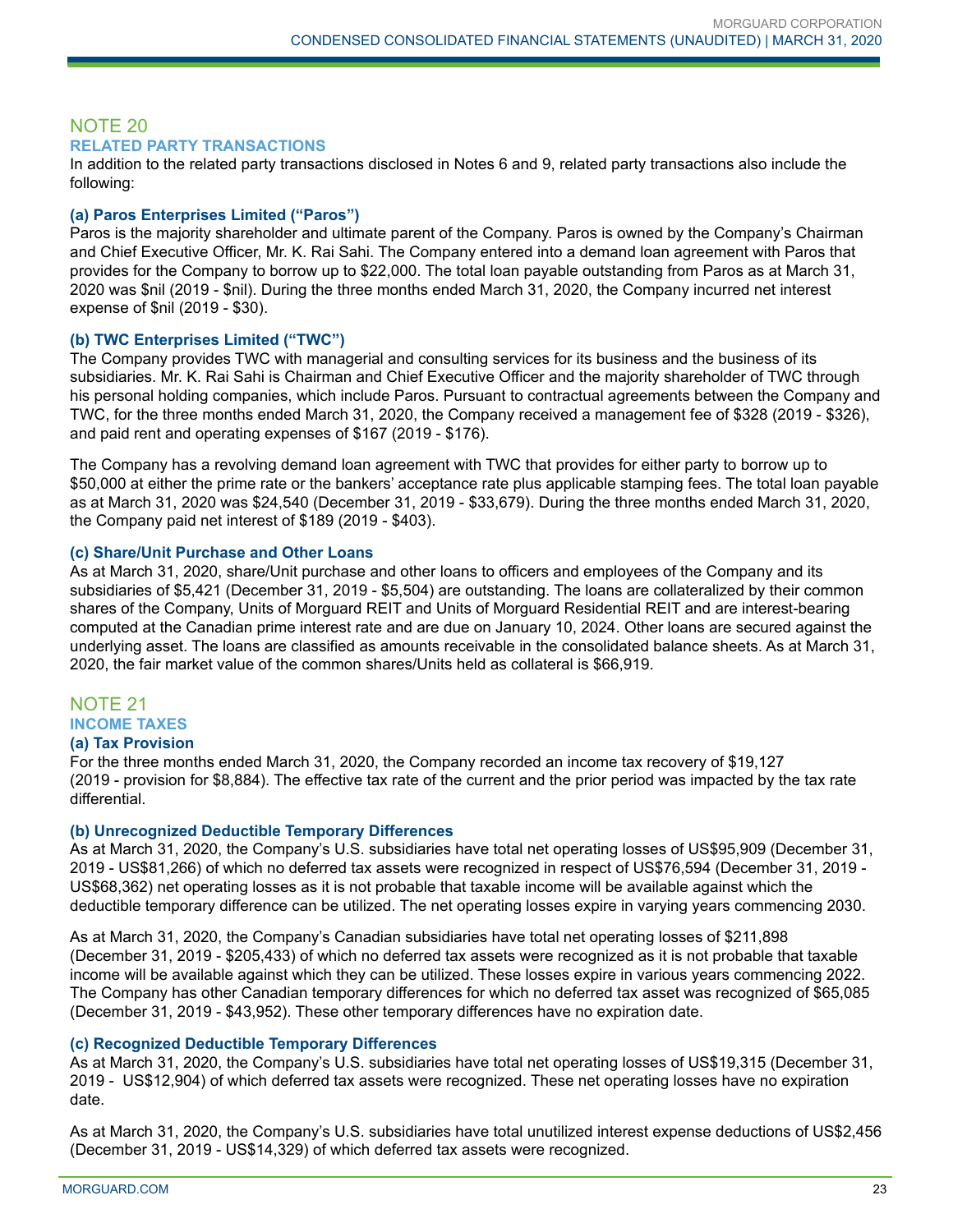## NOTE 22 **NET INCOME PER COMMON SHARE**

| <b>For the three months ended March 31</b>      | 2020     | 2019     |
|-------------------------------------------------|----------|----------|
| Net income attributable to common shareholders  | \$33,412 | \$33.486 |
| Weighted average number of common shares        |          |          |
| outstanding (000s) - basic and diluted          | 11.262   | 11.290   |
| Net income per common share - basic and diluted | \$2.97   | \$2.97   |

## NOTE 23 **CONSOLIDATED STATEMENTS OF CASH FLOWS (a) Items Not Affecting Cash**

| For the three months ended March 31                                                 | 2020       | 2019       |
|-------------------------------------------------------------------------------------|------------|------------|
| Fair value loss (gain) on real estate properties, net                               | \$154,453  | (\$20,186) |
| Fair value loss (gain) on conversion option of MRG convertible debentures (Note 18) | (3, 127)   | 1,352      |
| Fair value loss (gain) on MRG Units (Note 11)                                       | (142, 510) | 29,207     |
| Fair value gain on other real estate investment funds (Note 18)                     | (723)      | (5,035)    |
| Fair value loss (gain) on investment in marketable securities (Note 18)             | 55,150     | (2,587)    |
| Equity loss (income) from investments                                               | 2,504      | (1,446)    |
| Amortization of hotel properties                                                    | 7,143      | 6,772      |
| Amortization of capital assets and other                                            | 1,981      | 2,017      |
| Amortization of deferred financing costs (Note 17)                                  | 2,775      | 1,818      |
| Amortization of mark-to-market adjustments on mortgages, net (Note 17)              | (1, 264)   | (1, 476)   |
| Loss on extinguishment of mortgages payable (Note 17)                               |            | 491        |
| Amortization of tenant incentive                                                    | 500        | 489        |
| Stepped rent - adjustment for straight-line method                                  | 118        | 97         |
| Deferred income taxes                                                               | (25, 995)  | 7,746      |
| Accretion of convertible debentures                                                 | 253        | 1,811      |
| Gain on sale of hotel property (Note 19)                                            |            | (508)      |
| Provision for impairment                                                            | 23,891     |            |
|                                                                                     | \$75,149   | \$20,562   |

## **(b) Net Change in Operating Assets and Liabilities**

| For the three months ended March 31            | 2020       | 2019       |
|------------------------------------------------|------------|------------|
| Amounts receivable                             | ( \$1,094) | (\$4,400)  |
| Prepaid expenses and other                     | (13, 264)  | (14.924)   |
| Accounts payable and accrued liabilities       | (1.237)    | (3, 118)   |
| Net change in operating assets and liabilities | (\$15,595) | (\$22,442) |

## **(c) Supplemental Cash Flow Information**

| <b>For the three months ended March 31</b> | 2020     | 2019     |
|--------------------------------------------|----------|----------|
| Interest paid                              | \$75.587 | \$52,143 |
| Interest received                          | 543      | 1.338    |
| Income taxes paid                          | 4.428    | 9.332    |

During the three months ended March 31, 2020, the Company issued non-cash dividends under the distribution reinvestment plan of \$21 (2019 - \$25).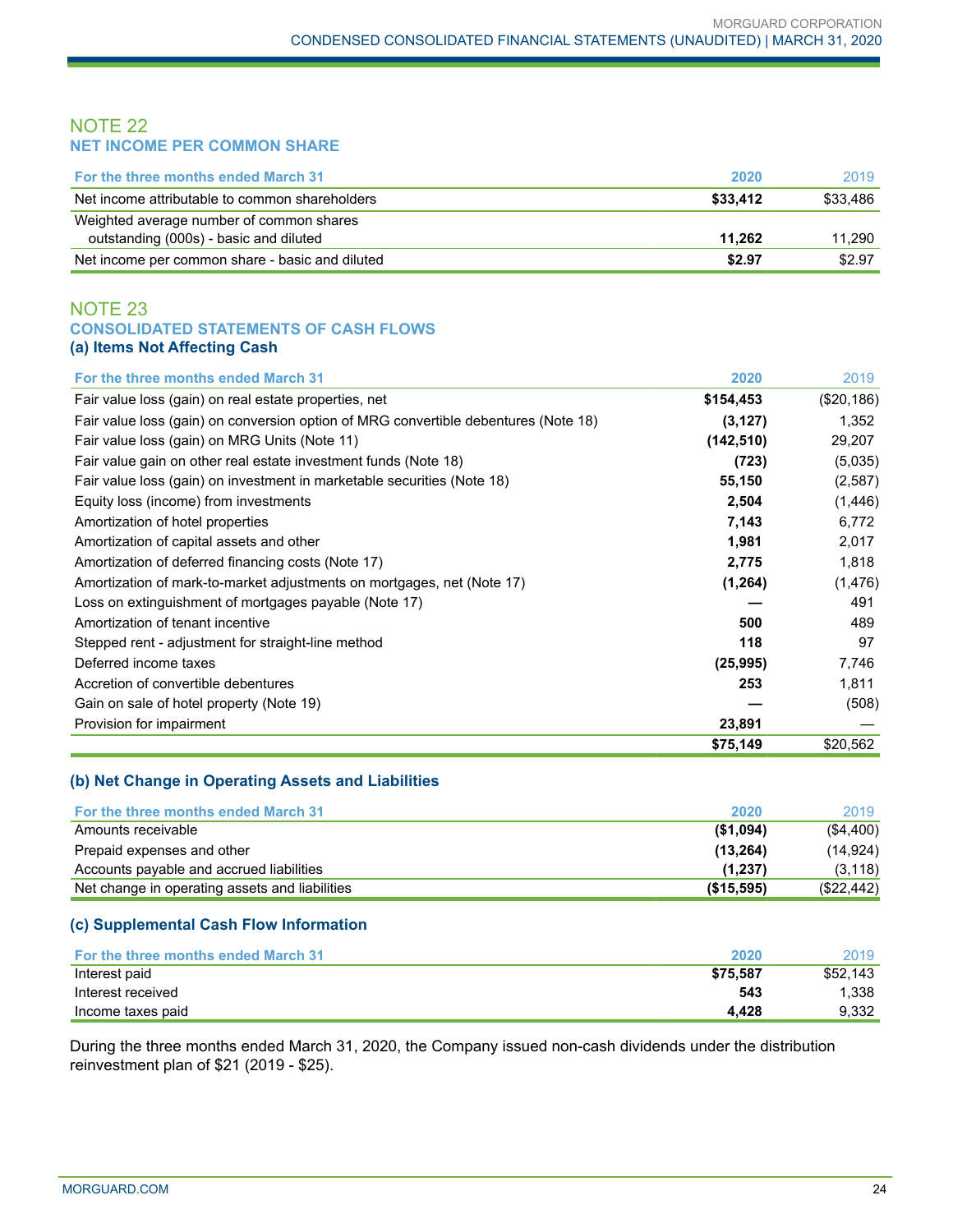## **(d) Reconciliation of Liabilities Arising from Financing Activities**

The following provides a reconciliation of liabilities arising from financing activities:

|                              | <b>Mortgages</b><br>payable | Unsecured<br>debentures | <b>Convertible</b><br><b>debentures</b> | Lease<br><b>liabilities</b> | Loans<br>payable | <b>Bank</b><br><b>indebtedness</b> | Total       |
|------------------------------|-----------------------------|-------------------------|-----------------------------------------|-----------------------------|------------------|------------------------------------|-------------|
| Balance, beginning of period | \$4,365,279                 | \$1,046,444             | \$193,503                               | \$166.144                   | \$33,679         | \$101,100                          | \$5,906,149 |
| Repayments                   | (28, 866)                   |                         |                                         | (472)                       | (13, 233)        | (91, 604)                          | (134, 175)  |
| New financing, net           | 99,580                      |                         |                                         |                             |                  | 243.210                            | 342,790     |
| Lump-sum repayments          | (132,435)                   |                         |                                         |                             |                  |                                    | (132, 435)  |
| Non-cash changes             | (9,747)                     | 343                     | (2, 457)                                |                             |                  |                                    | (11, 861)   |
| Foreign exchange             | 133.216                     |                         |                                         | 985                         | 4.094            | -                                  | 138.295     |
| Balance, March 31, 2020      | \$4.427.027                 | \$1.046.787             | \$191.046                               | \$166.657                   | \$24.540         | \$252.706                          | \$6,108,763 |

## NOTE 24 **CONTINGENCIES**

The Company is contingently liable with respect to litigation, claims and environmental matters that arise from time to time, including those that could result in mandatory damages or other relief, which could result in significant expenditures. While the final outcome of these matters cannot be predicted with certainty, in the opinion of management, any uninsured liability that may arise from such contingencies would not have a material adverse effect on the financial position or results of operations of the Company. Any settlement of claims in excess of amounts recorded will be charged to operations as and when such determination is made.

#### NOTE 25 **MANAGEMENT OF CAPITAL**

Refer to the Company's annual audited consolidated financial statements as at and for the year ended December 31, 2019, for an explanation of the Company's capital management policy.

The total managed capital for the Company as at March 31, 2020, and December 31, 2019, is summarized below:

| As at                                     | <b>March 31, 2020</b> | December 31, 2019 |
|-------------------------------------------|-----------------------|-------------------|
| Mortgages payable, principal balance      | \$4,438,115           | \$4,375,947       |
| Unsecured Debentures, principal balance   | 1,050,000             | 1,050,000         |
| Convertible debentures, principal balance | 195.500               | 195,500           |
| Loans payable                             | 24.540                | 33,679            |
| <b>Bank indebtedness</b>                  | 252,706               | 101,100           |
| Lease liabilities                         | 166.657               | 166,144           |
| Shareholders' equity                      | 3,681,942             | 3,548,906         |
|                                           | \$9,809,460           | \$9,471,276       |

The Company monitors its capital structure based on an interest coverage ratio and a debt to gross book value ratio. These ratios are used by the Company to manage an acceptable level of leverage and are calculated in accordance with the terms of the specific agreements with creditors and are not considered measures in accordance with IFRS, nor is there an equivalent IFRS measure.

The Company's Unsecured Debentures contain covenants that are calculated on a non-consolidated basis, which represents the Company's consolidated results prepared in accordance with IFRS as shown on the Company's most recently published annual audited consolidated financial statements, adjusted, as required, to account for the Company's public entity investments in Morguard Residential REIT, Morguard REIT and Temple using the equity method. The covenants that the Company must maintain are a non-consolidated interest coverage ratio above 1.65 times, a non-consolidated debt to gross book value ratio not to exceed 65% and a minimum non-consolidated equity requirement of at least \$300,000. If the Company does not meet these covenants, the Unsecured Debentures will become immediately due and payable unless the Company is able to remedy the default or obtain a waiver from lenders. The Company is in compliance with all Unsecured Debenture covenants.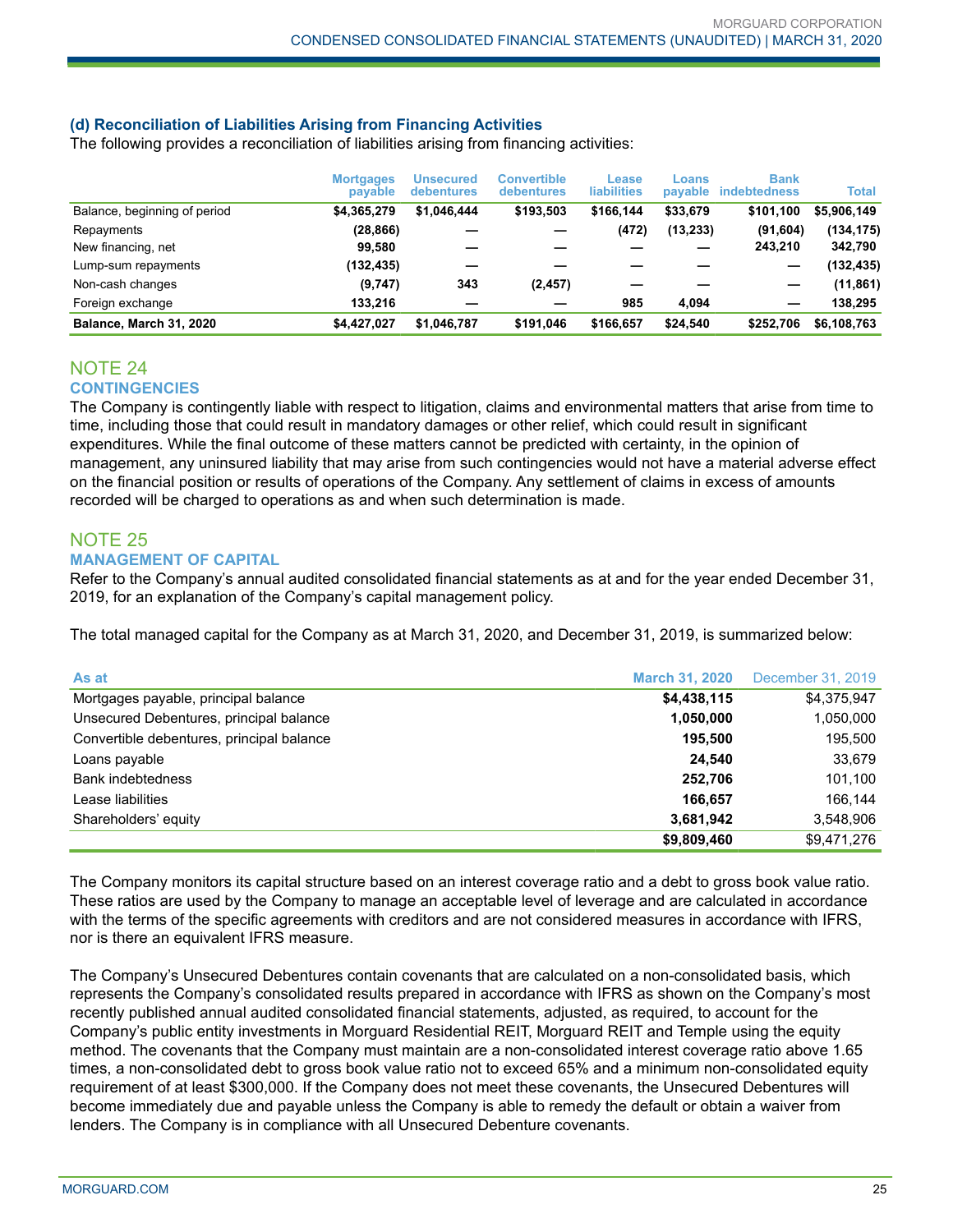# NOTE 26

## **FINANCIAL INSTRUMENTS AND RISK MANAGEMENT**

Refer to the Company's annual audited consolidated financial statements as at and for the year ended December 31, 2019, for an explanation of the Company's risk management policy as it relates to financial instruments.

## **Fair Value of Financial Assets and Financial Liabilities**

The fair values of cash, restricted cash, amounts receivable, accounts payable and accrued liabilities and bank indebtedness approximate their carrying values due to the short-term maturity of those instruments. The loans payable are reflected at fair value since they are based on a floating interest rate and reflect the terms of current market conditions.

Mortgages payable, Unsecured Debentures, convertible debentures, lease liabilities and finance lease receivable are carried at amortized cost using the effective interest rate method of amortization. The estimated fair values of longterm borrowings have been determined based on market information, where available, or by discounting future payments of interest and principal at estimated interest rates expected to be available to the Company.

The fair value of the mortgages payable has been determined by discounting the cash flows of these financial obligations using March 31, 2020, market rates for debts of similar terms (Level 2). Based on these assumptions, the fair value as at March 31, 2020, of the mortgages payable before deferred financing costs and mark-to-market adjustments is estimated at \$4,537,104 (December 31, 2019 - \$4,406,348), compared with the carrying value of \$4,438,115 (December 31, 2019 - \$4,375,947). The fair value of the mortgages payable varies from the carrying value due to fluctuations in interest rates since their issue.

The fair value of the Unsecured Debentures liability is based on its closing bid price (Level 1). As at March 31, 2020, the fair value of the Unsecured Debentures has been estimated at \$1,056,366 (December 31, 2019 - \$1,070,033) compared with the carrying value of \$1,050,000 (December 31, 2019 - \$1,050,000).

The fair value of the convertible debentures liability is based on their market trading prices (Level 1). As at March 31, 2020, the fair value of the convertible debentures before deferred financing costs has been estimated at \$164,242 (December 31, 2019 - \$202,838), compared with the carrying value of \$195,500 (December 31, 2019 - \$195,500).

The fair value of the finance lease receivable is determined by discounting the cash flows of the finance lease receivable using March 31, 2020, market rates for debt on similar terms (Level 3). Based on these assumptions, as at March 31, 2020, the fair value of the finance lease receivable has been estimated at \$56,725 (December 31, 2019 - \$56,574).

|                                                 | <b>March 31, 2020</b> |         |              | December 31, 2019 |         |              |
|-------------------------------------------------|-----------------------|---------|--------------|-------------------|---------|--------------|
| As at                                           | Level 1               | Level 2 | Level 3      | Level 1           | Level 2 | Level 3      |
| <b>Assets:</b>                                  |                       |         |              |                   |         |              |
| Real estate properties                          | s—                    | s—      | \$10,359,710 | $s-$              | $s-$    | \$10,201,283 |
| Investments in marketable securities            | 94,055                |         |              | 142.911           |         |              |
| Investments in real estate funds                |                       |         | 123.511      |                   |         | 109.712      |
| <b>Financial liabilities:</b>                   |                       |         |              |                   |         |              |
| Morguard Residential REIT Units                 |                       | 374.114 |              |                   | 516.462 |              |
| Conversion option on MRG convertible debentures |                       | 345     |              |                   | 3.472   |              |

The fair value hierarchy of financial instruments and real estate properties measured at fair value in the consolidated balance sheets is as follows: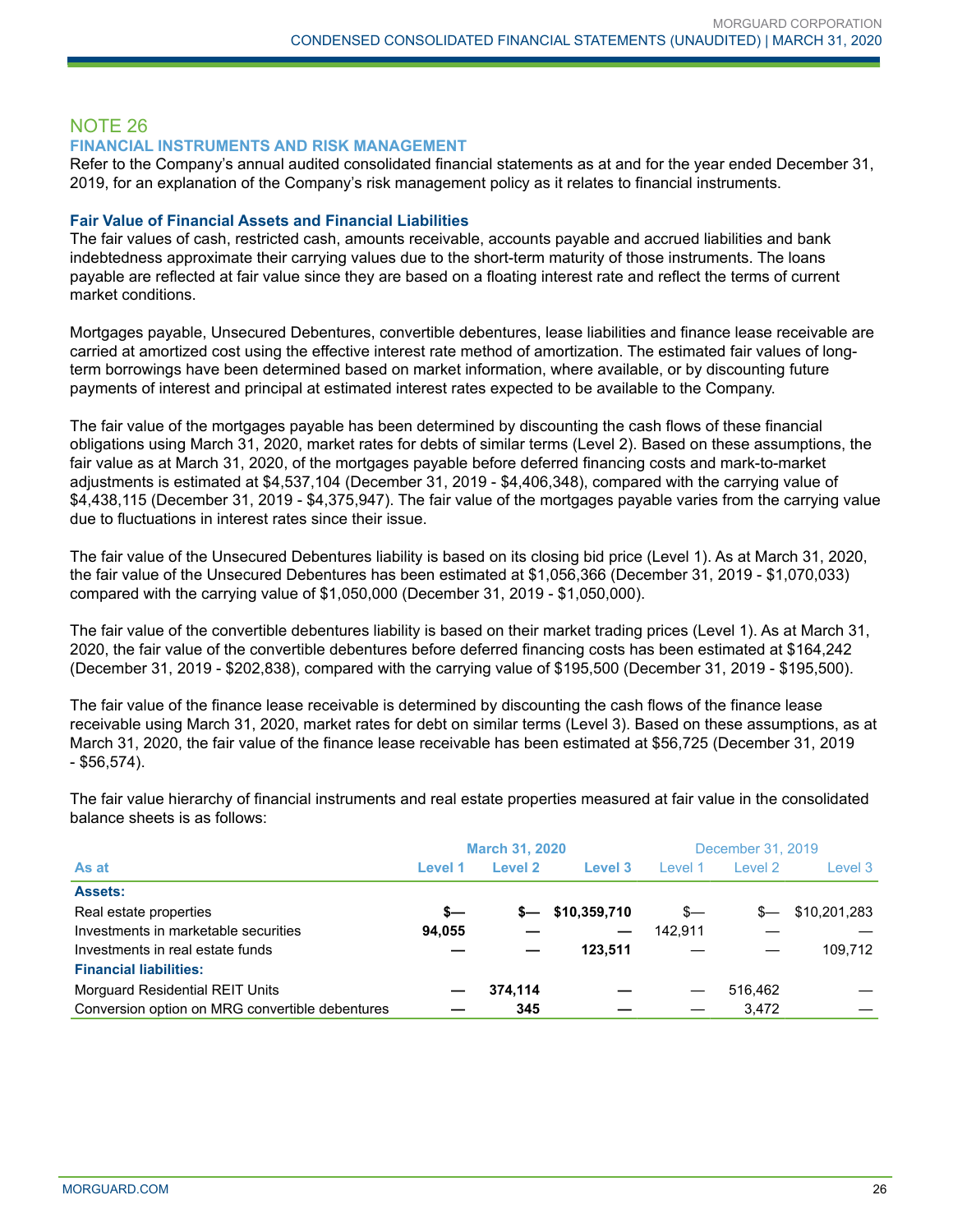## NOTE 27 **SEGMENTED INFORMATION**

## **(a) Operating Segments**

The Company has the following five reportable segments after aggregation: (i) multi-suite residential, (ii) retail, (iii) office, (iv) industrial, and (v) hotel. The Company has applied judgment by aggregating its operating segments according to the nature of the property operations. Such judgment considers the nature of operations, types of customers and an expectation that operating segments within a reportable segment have similar long-term economic characteristics.

The following summary presents certain financial information regarding the Company's operating segments:

|                                                  | <b>Multi-suite</b> |               |             |                          |              |              |
|--------------------------------------------------|--------------------|---------------|-------------|--------------------------|--------------|--------------|
| For the three months ended March 31, 2020        | <b>Residential</b> | <b>Retail</b> |             | <b>Office Industrial</b> | <b>Hotel</b> | <b>Total</b> |
| Revenue from real estate/hotel properties        | \$99,962           | \$62,226      | \$63,175    | \$2,903                  | \$47,805     | \$276,071    |
| Property/hotel operating expenses                | (68, 986)          | (32, 586)     | (28, 415)   | (947)                    | (42, 536)    | (173, 470)   |
| Net operating income                             | \$30,976           | \$29,640      | \$34,760    | \$1,956                  | \$5,269      | \$102,601    |
|                                                  | Multi-suite        |               |             |                          |              |              |
| For the three months ended March 31, 2019        | <b>Residential</b> | Retail        | Office      | <b>Industrial</b>        | Hotel        | Total        |
| Revenue from real estate/hotel properties        | \$91,633           | \$64,633      | \$60,297    | \$3,277                  | \$53,627     | \$273,467    |
| Property/hotel operating expenses                | (64, 715)          | (31, 965)     | (26, 570)   | (1, 129)                 | (44, 514)    | (168, 893)   |
| Net operating income                             | \$26,918           | \$32,668      | \$33,727    | \$2,148                  | \$9,113      | \$104,574    |
|                                                  | <b>Multi-suite</b> |               |             |                          |              |              |
|                                                  | <b>Residential</b> | <b>Retail</b> |             | <b>Office Industrial</b> | <b>Hotel</b> | <b>Total</b> |
| <b>As at March 31, 2020</b>                      |                    |               |             |                          |              |              |
| Real estate/hotel properties                     | \$5,166,212        | \$2,676,466   | \$2,384,547 | \$132,485                | \$599,622    | \$10,959,332 |
| Mortgages payable                                | \$2,215,632        | \$909,603     | \$1,043,509 | \$20,261                 | \$238,022    | \$4,427,027  |
| For the three months ended March 31, 2020        |                    |               |             |                          |              |              |
| Additions to real estate/hotel properties        | \$11,771           | \$12,454      | \$4,583     | \$42                     | \$1,873      | \$30,723     |
| Fair value gain (loss) on real estate properties | \$11,514           | (\$117,701)   | (\$22,469)  | \$6,053                  | \$—          | (\$122,603)  |
|                                                  |                    |               |             |                          |              |              |
|                                                  | Multi-suite        |               |             |                          |              |              |
|                                                  | <b>Residential</b> | <b>Retail</b> | Office      | Industrial               | Hotel        | <b>Total</b> |
| As at December 31, 2019                          |                    |               |             |                          |              |              |
| Real estate/hotel properties                     | \$4,889,129        | \$2.744.442   | \$2,402,757 | \$164.955                | \$628.783    | \$10,830,066 |
| Mortgages payable                                | \$2,099,509        | \$909,400     | \$973,631   | \$30,970                 | \$351,769    | \$4,365,279  |
| For the three months ended March 31, 2019        |                    |               |             |                          |              |              |
| Additions to real estate/hotel properties        | \$6,981            | \$6,407       | \$6,162     | \$172                    | \$5,857      | \$25,579     |
| Fair value gain (loss) on real estate properties | \$45,413           | \$11,885      | (\$9,478)   | \$667                    | $s-$         | \$48,487     |

## **(b) Regional Segments**

The following summary presents financial information by the regions in which the Company operates:

| As at                            | <b>March 31, 2020</b> | December 31, 2019 |
|----------------------------------|-----------------------|-------------------|
| Real estate and hotel properties |                       |                   |
| Canada                           | \$7,559,307           | \$7,740,218       |
| <b>United States</b>             | 3,400,025             | 3,089,848         |
|                                  | \$10,959,332          | \$10,830,066      |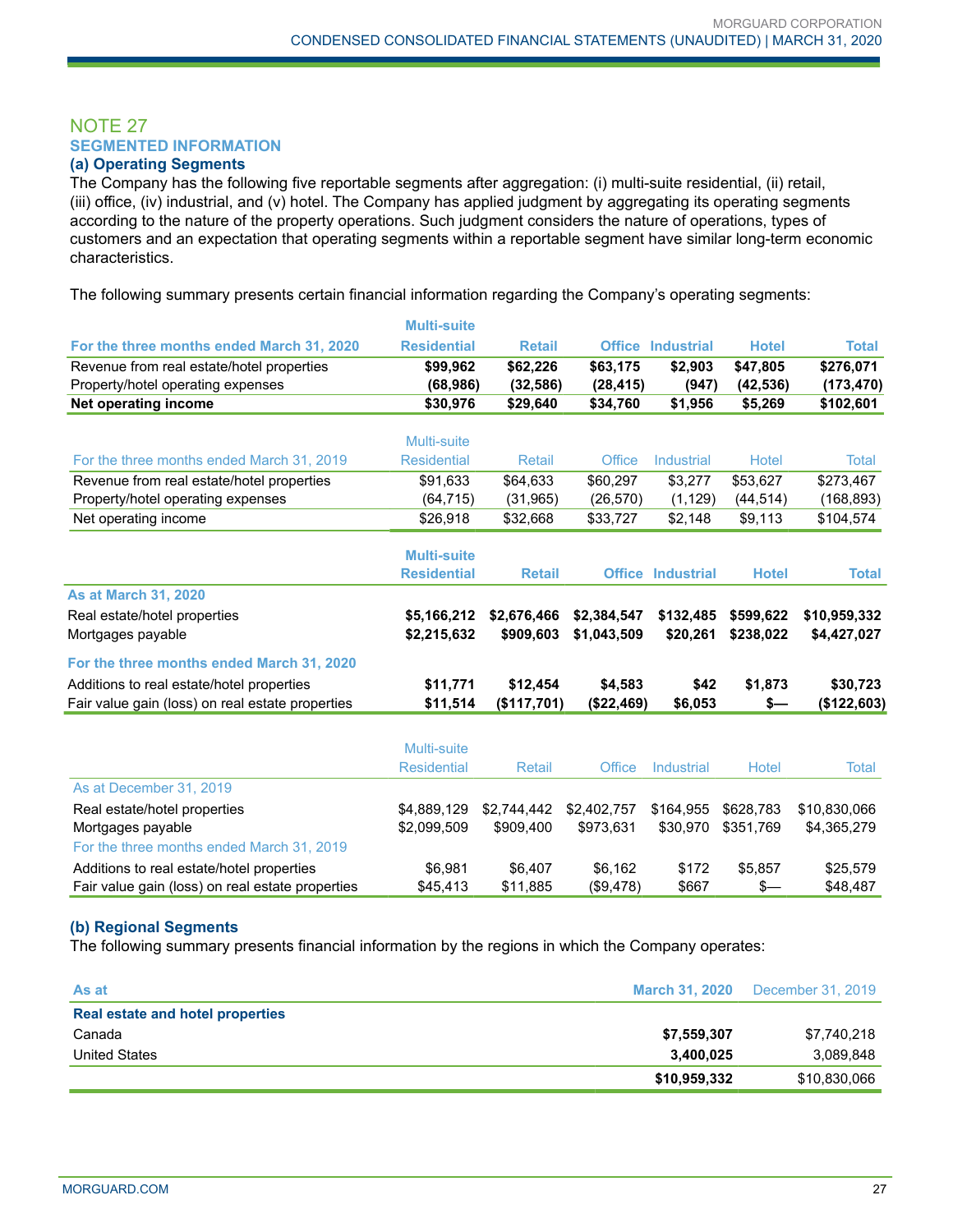| For the three months ended March 31           | 2020      | 2019      |
|-----------------------------------------------|-----------|-----------|
| Revenue from real estate and hotel properties |           |           |
| Canada                                        | \$205,204 | \$209,120 |
| <b>United States</b>                          | 70.867    | 64.347    |
|                                               | \$276,071 | \$273,467 |

## NOTE 28 **SUBSEQUENT EVENTS**

Beginning March 2020, the outbreak of the novel strain of coronavirus, specifically identified as "COVID-19" resulted in governments enacting emergency measures to contain the spread of the virus. These measures, which include the implementation of travel bans, closure if non-essential businesses, self-imposed quarantine periods and social distancing, have caused material disruption to businesses in North America and globally, which has resulted in an uncertain and challenging economic environment that could negatively impact the Company's operations and financial results in future periods. Given the unprecedented and pervasive impact of changing circumstances surrounding the COVID-19 pandemic, there is inherently more uncertainty associated with the Company's future operating assumptions and expectations as compared to prior periods. As such, it is currently not possible to estimate the full impacts COVID-19 will have on the Company's financial position or results of operations.

At this time, the duration and impact of the COVID-19 pandemic is unknown, as is the effectiveness of the government and central bank interventions. Any estimate of the length and severity of these measures are therefore subject to significant uncertainty, and accordingly estimates of the extent to which the COVID-19 pandemic may, directly or indirectly, materially and adversely affect the Company's operations, financial results and condition in future periods are also subject to significant uncertainty.

As at May 5, 2020, the Company's collection of April rental revenue is summarized below by asset class:

| <b>Asset Class</b>      | % Collected | % of Rental Revenue |
|-------------------------|-------------|---------------------|
| Multi-suite residential | 95.9%       | 41.9%               |
| Retail                  | 47.2%       | 27.3%               |
| Office                  | 92.8%       | 29.6%               |
| Industrial              | 86.6%       | 1.2%                |
| Total                   | 81.6%       | 100.0%              |

The Company's diversified real estate portfolio provides greater stability during volatility, providing insulation from downturns.

The Company's multi-suite residential assets have received approximately 96% of April rental revenue which is materially in line with historical collection rates.

The order to close non-essential businesses issued by various levels of government across North America has significantly impacted our retail tenants. As at May 5, 2020, all except one of the Company's enclosed malls are open. Across the Company's retail portfolio, approximately 40% of retail stores are currently open, with the remaining 60% closed. The retail tenants that have closed represent approximately 16% of the Company's annualized revenues.

Buildings within the Company's office portfolio have generally remained open during the pandemic, however, due to closure of non-essential businesses and social distancing protocols most our tenants have implemented a work-fromhome protocol. The Company has a significant amount of office space leased to government tenants. This will help mitigate the risk of non-payment of rent. Approximately 37% of the Company's office contracted gross revenue is derived from government tenants.

The Company's hotel portfolio has undertaken significant steps to mitigate the operational and financial impacts from emergency measures enacted to combat COVID-19. As at May 5, 2020, of the Company's 39 hotels, 20 are currently open for business at reduced occupancy levels and serving guests in compliance with government health guidelines. The temporary closure of 19 hotels allows the Company to minimize the financial impacts and to consolidate